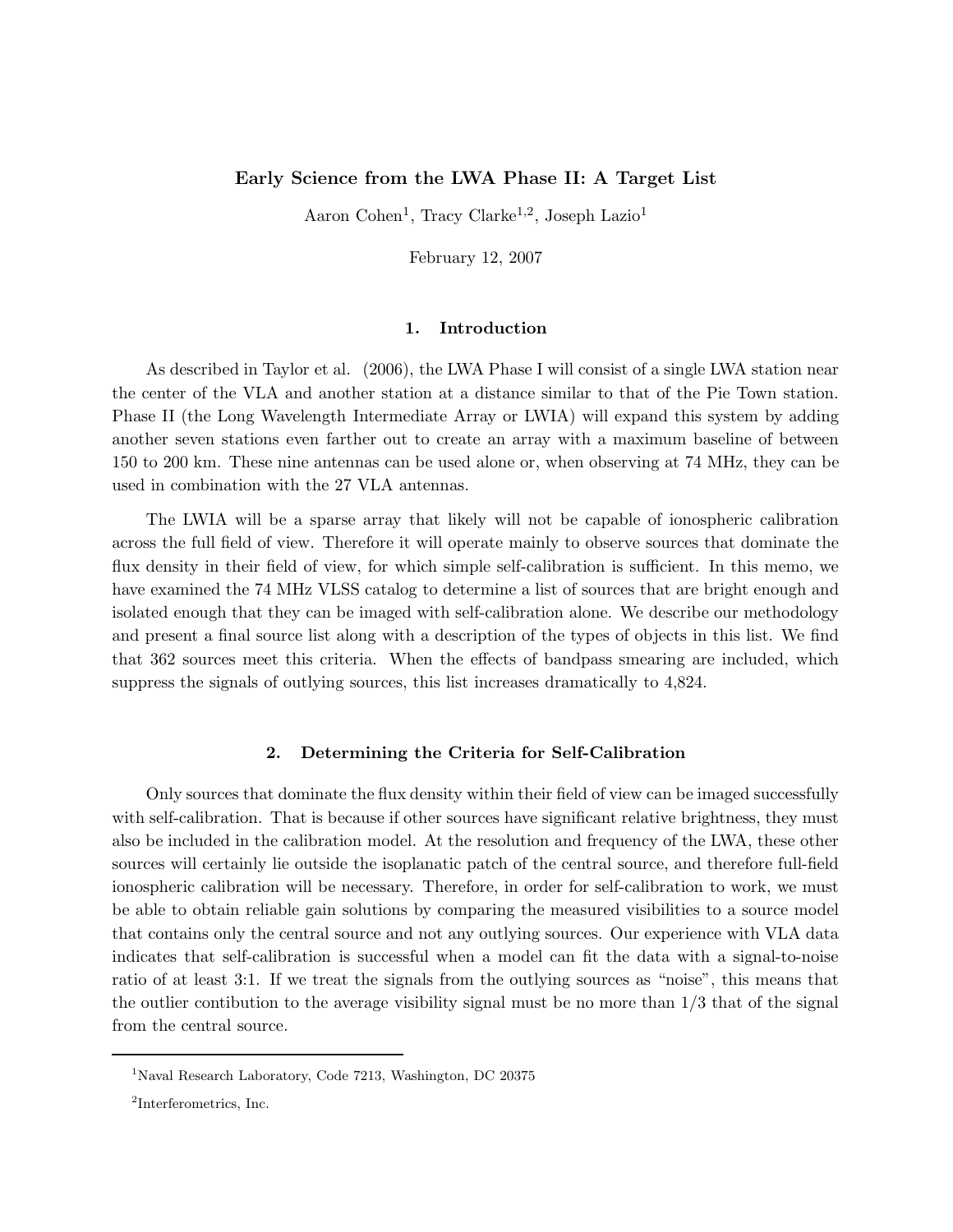

Fig. 1.— The total visibility,  $a_{total}$ , is a complex sum of the visibilities of the brightest source,  $a_o$ , and that of all other sources in field of view. The difference between  $a_{total}$  and  $a_o$  is a "random walk" sum, which has average magnitude equal to the quadratic sum of the magnitudes of all other source contributions.

To investigate what this means, consider the visibility signal, a, from a given baseline at a given time. Because a visibility has both magnitude and phase,  $a$  is a complex number. If there are N outlier sources, we can break down  $a$  into a sum of contributions from the central source,  $a_o$ , and the contributions from the outlier sources:  $a_1, a_2, \ldots, a_N$ . The difference between  $a_{total}$  and  $a_0$ is the sum of all other source contributions:

$$
a_{total} - a_o = \sum_{i=1}^{N} a_i.
$$
\n<sup>(1)</sup>

Because this is a sum of complex numbers with uncorrelated phases (Figure 1), the average magnitude of the sum will be the quadratic sum of the magnitudes of each of the  $a_i$ , just as in the case of a random walk:

$$
\langle |a_{total} - a_o| \rangle_{mean} = \left(\sum_{i=1}^{N} |a_i|^2\right)^{1/2}.
$$
 (2)

The original criteria that the average visibility magnitude from all other sources be no more than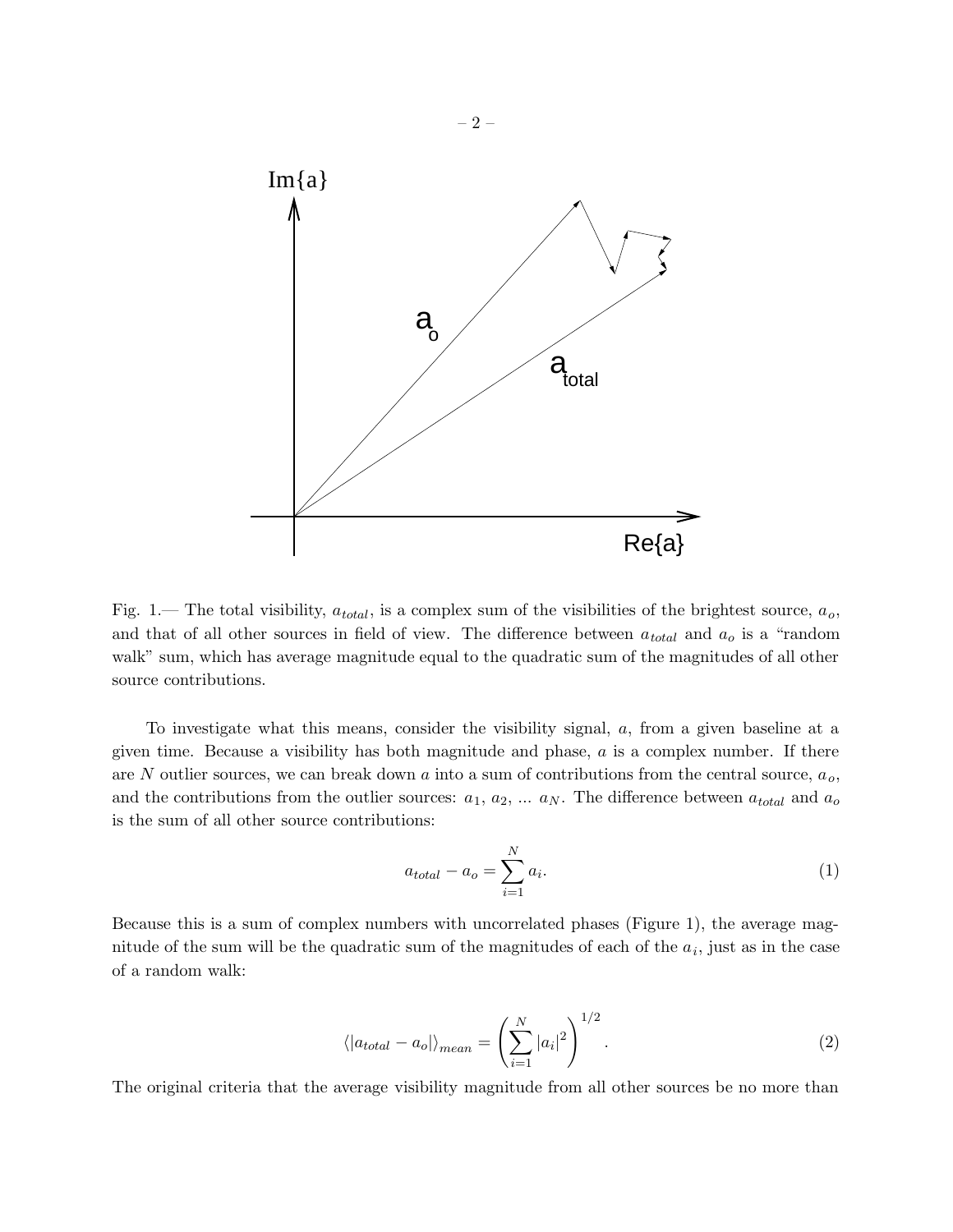1/3 that from the central source requires that:

$$
a_o > 3 \times \left(\sum_{i=1}^{N} |a_i|^2\right)^{1/2} \tag{3}
$$

This equation can be related to source flux densities if we assume that the magnitude of a source visibility contribution,  $a_i$ , is proportional to the flux density of that source,  $S_i$ , multiplied the primary beam attenuation  $\rho(\theta_i)$  which is a function of the angular distance  $\theta_i$  of source i from the pointing center. This assumption is true for the case of sources being unresolved or, on average, resolved to the same degree on the average baseline. It would fail for the case of a central source that was significantly more extended than the average outlier source. However, this could be avoided somewhat by only calibrating to the shorter baselines. Proceeding with this assumption results in the following criteria for sources we expect to image with self-calibration alone:

$$
S_o > 3 \times \left(\sum_{i=1}^{N} (\rho(\theta_i) S_i)^2\right)^{1/2}
$$
 (4)

#### 3. Determining the Source List

To determine how many such sources there are at 74 MHz, we can use the nearly completed VLSS survey (http://lwa.nrl.navy.mil/VLSS). Using the catalog from that survey, we consider each source in comparison to all its surrounding sources. Treating the station as a uniformly illuminated aperature, the field of view FWHM is  $1.02 \lambda/D$ . Assuming a station diameter of 100m and a frequency of 73.8 MHz ( $\lambda = 4.06$ m) this results in a FWHM of 2.37°, which determines the value of  $\rho(\theta_i)$  in Equation 4 as a Gaussian with this half power diameter. For each source, we consider all outlier sources within a 5 degree radius, and sources that meet the requirement of Equation 4 are included in the final source list.

The resulting list includes 362 target sources. These sources are listed in Table 1 along with their identifications which are discussed in Section 4. We note that these targets were selected as candidates solely on the basis of the VLSS survey which has a resolution of 80 arcseconds. It is possible that some of the more diffuse candidates may not have a sufficiently high peak flux density at a resolution of a few arcseconds to be used for self-calibration. Higher resolution observations of the targets from the VLA archive could be used further select from the target list in Table 1.

#### 4. Target Identifications

The source list obtained from the VLSS catalog search was passed through batch jobs to both the NASA Extragalactic Database (NED) and the CDS SIMBAD astronomical database for source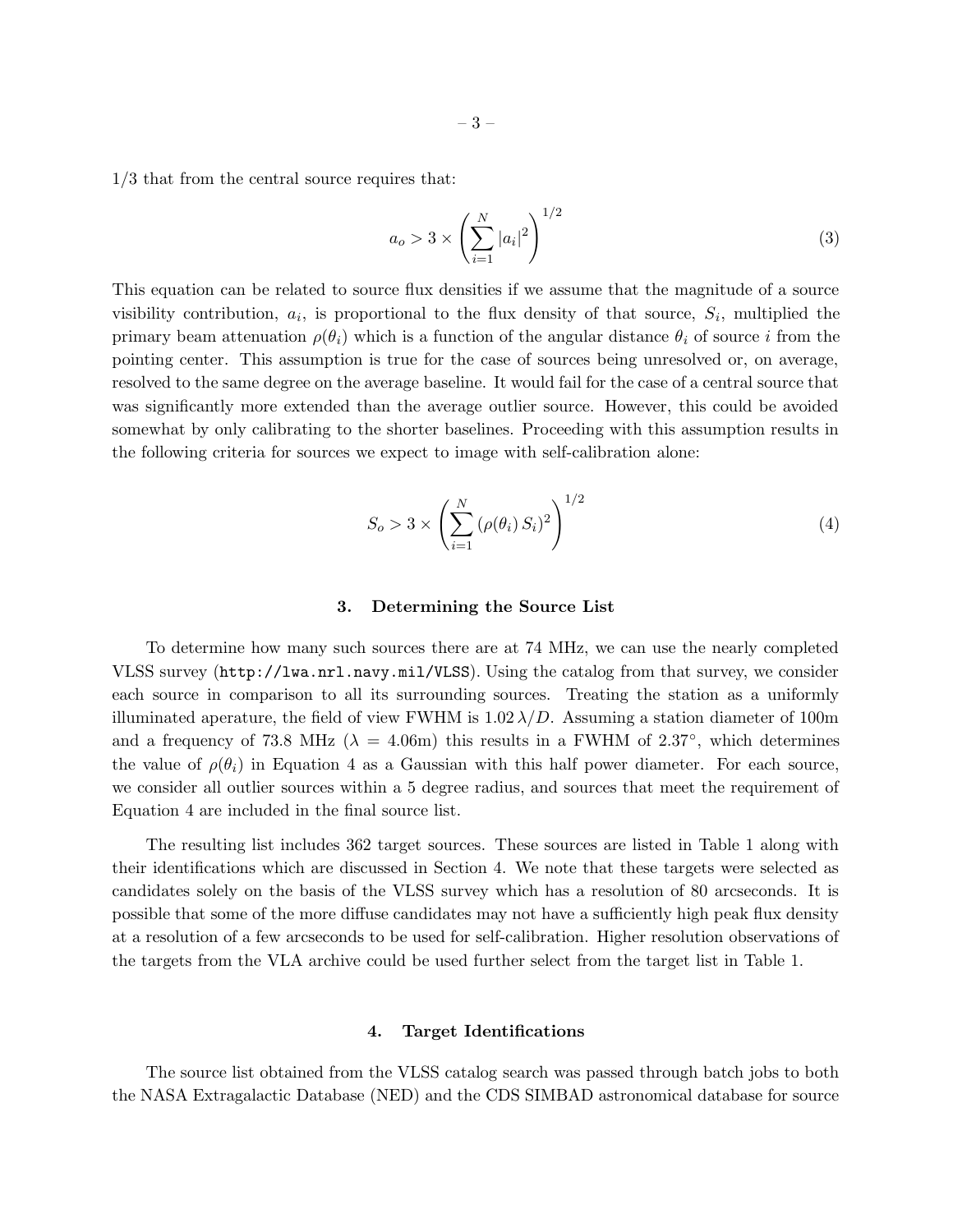identification. The source searches were carried out within a search radius of 3 arcminutes for NED and 5 arcminutes for SIMBAD around the VLSS source positions. Source matches within 18 arcseconds of the VLSS search position were generally selected as the candidate identification of the target. All candidate sources that showed no identification within 18 arcseconds and/or candidate sources that had very little available information in the literature were followed up with visual identifications by overlaying VLSS radio contours on NVSS images. All sources with large positional offsets (up to 2 arcminutes) have been identified through this process as extended sources.

Table 1 lists the 362 sources in our list with the VLSS source Name (Column 1) and an alternative name from the NED/SIMBAD source identification (Column 2). The source type (Column 3) is given as one of the following: QSO - quasar, G - galaxy, GCl - galaxy cluster, RS - radio source (no other type found), SNR - supernova remnant, Sy2 - Syfert 2 galaxy, Grp galaxy group, relic - galaxy cluster radio relic, halo - galaxy cluster radio halo, MH - radio minihalo in cluster core, GTrpl - triple galaxy system, GPair - double galaxy system, HCG - Hickson Compact Group, GRG - Giant Radio Galaxy. The other columns give: distance between target and candidate ID in arcminutes (Column 4), Right Ascension from the VLSS catalog in J2000 (Column 5), Declination from the VLSS catalog in J2000 (Column 6), integrated VLSS 74 MHz flux of the source in Jy (Column 7), and the ratio of the target flux density to the quadratic sum of the other sources in the LWA FOV (Column 8).

The majority of the targets are extragalactic (98.6%) with only 5 source identified as Galactic SNRs (3C58, Crab, Kepler, W49B, and Cas A). All sources within 3 arcminutes of a galaxy pair, galaxy triple galaxy group or cluster of galaxies were followed up with a literature search to determine if the candidate source is associated with AGN emission or if it is related to a halo/relic source. Of the 26 sources associated with a galaxy cluster, 1 is a radio halo (Abell 1914), 2 are radio relics (Abell 85, Abell 566), 2 are mini halos in cooling core clusters (Perseus A, Abell 2199), and 8 are central radio galaxies in cooling core systems (Perseus A, Hydra A, Virgo A, Abell 2052, Abell 2199, Cygnus A, Abell 2597, & Abell 4059). Thus the source list of Table 1 contains sources which are interesting in a large variety of scientific ways, indicating the great scientific potential of even the earliest stages of the LWA.

## 5. Effects of Bandwidth Smearing

Averaging across a nonzero bandwidth will cause radial smearing in sources. This bandwidth smearing increases with distance from the phase center. Normally this is considered a problem, however it actually can aid the efforts to self-calibrate as it suppresses the effects of outlying sources on visibilities relative to the central source of interest.

Bandwidth smearing becomes significant when the distance from the image center in units of the synthesized beam-width times the fractional bandwidth approaches unity. For a bandwidth of about 1 MHz, and a central frequency of 74 MHz and an array size of 150 km, this occurs at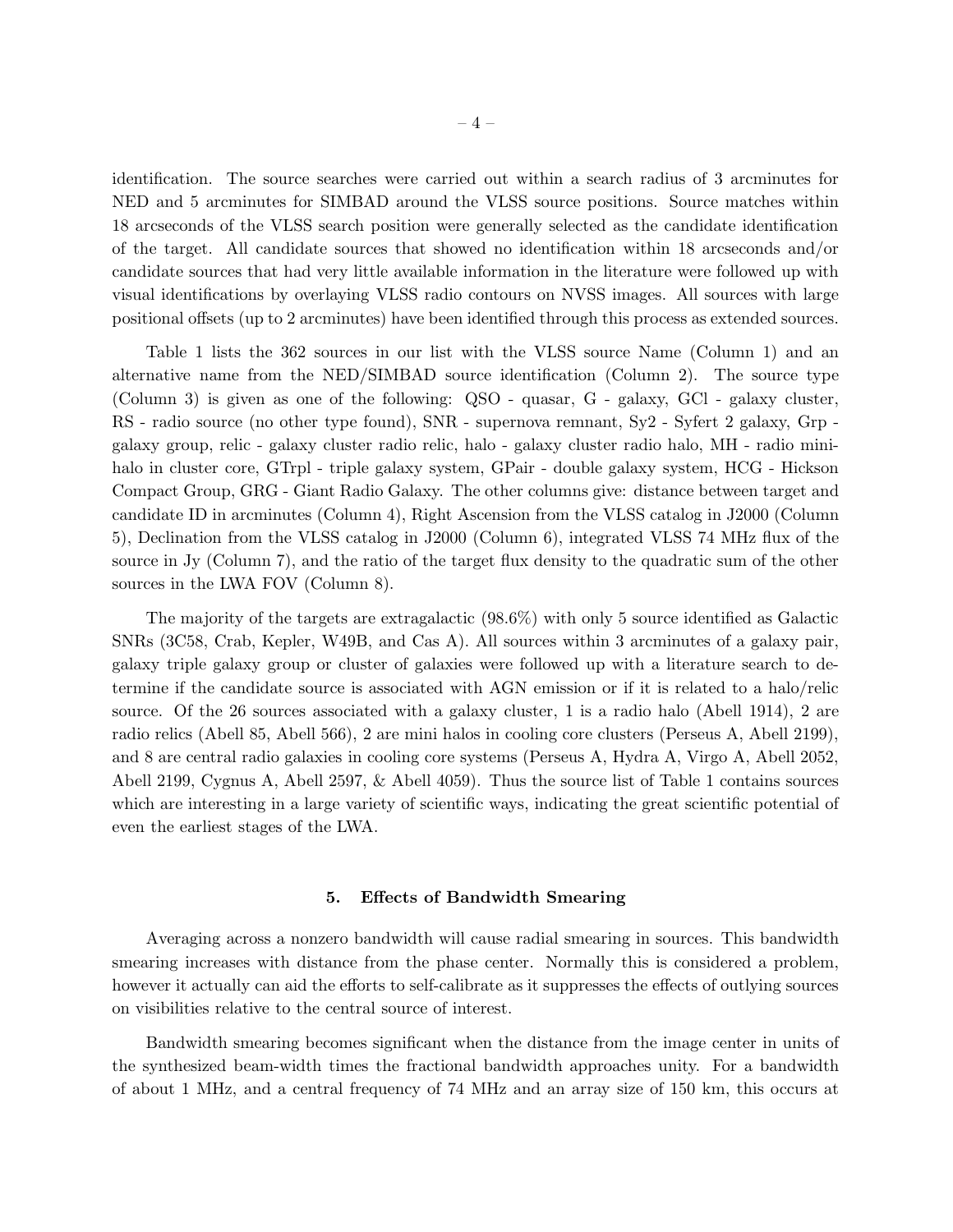an angular distance of only about 7 arcminutes from the image center. This is a small fraction of the radius of the field of view, which is roughly 75 arcminutes. Therefore, even for a modest bandwidth, this will be a very significant effect across most of the field of view.

To quantify the effect of bandwidth smearing on self-calibration for an entire data set, we first consider the effect of bandwidth smearing on the visibility contribution of single point source to a single visibility. If source  $i$  is a point source with flux density  $S_i$ , the magnitude of its visibility contribution,  $|a_i|$ , is simply equal to its observed flux density attenuated by the primary beam shape:  $\rho(\theta_i) S_i$ . Bandwidth smearing will reduce this magnitude by an additional attenuation factor  $w_i$  where:

$$
w_i = \operatorname{sinc}\left(\pi \theta_i \frac{\Delta \nu}{\nu} \frac{B \cos \phi}{\lambda}\right) \tag{5}
$$

where the sinc function is defined as  $\operatorname{sinc}(x) = \sin(x)/x$ ,  $\theta_i$  is again the angular distance of source i from the phase center,  $\Delta \nu / \nu$  is the fractional bandwidth, B is the projected baseline length,  $\phi$ is the angle between the projected baseline and the direction from the phase center to the source, and  $\lambda$  is the observing wavelength at the central frequency. The relevant figure for self-calibration is the visibility contribution averaged over all baselines. To average  $w_i$  for all  $\phi$  involves an integral with no analytical solution, but in the case where

$$
\theta_i \frac{\Delta \nu}{\nu} \frac{B}{\lambda} >> 1 \tag{6}
$$

we can approximate the average  $w_i$  over all  $\phi$ , (from 0 to 360°) as:

$$
\langle w_i \rangle_{\phi} \approx \frac{1}{\pi \theta_i} \frac{\nu}{\Delta \nu} \frac{\lambda}{B}.
$$
\n<sup>(7)</sup>

Now, we would like to average over the baseline lengths, B. However, this depends on the distribution of baselines, which is uncertain. Therefore, we conservatively take the value of  $\langle w_i \rangle_{\phi}$  at one fifth the maximum baseline length,  $B_{max}$ . Longer baselines will have more attenuation, and shorter baselines will have less. However, it is safe to take this value because even if the shorter baselines with less bandwidth attenuation pose a problem, the calibration can simply be done on baselines longer than this, which should be numerous enough to attain solutions. Therefore, if we plug in  $B = B_{max}/5$  and use the relation  $\nu \lambda = c$ , we get the average bandwidth attentuation over all baselines,  $\bar{w}$ , which can now be written as a function of  $\theta_i$ :

$$
\bar{w}(\theta_i) = \frac{5c}{\pi \theta_i \Delta \nu B_{max}}.
$$
\n(8)

To determine a list of source that can be self-calibrated using the effects of bandwidth smearing, we use the criteria of Equation 4 adjusted to reflect the bandwidth smearing attenuation of outlier sources. This gives:

$$
S_o > 3 \times \left( \sum_{i=1}^N \left( \bar{w}(\theta_i) \,\rho(\theta_i) \, S_i \right)^2 \right)^{1/2} \tag{9}
$$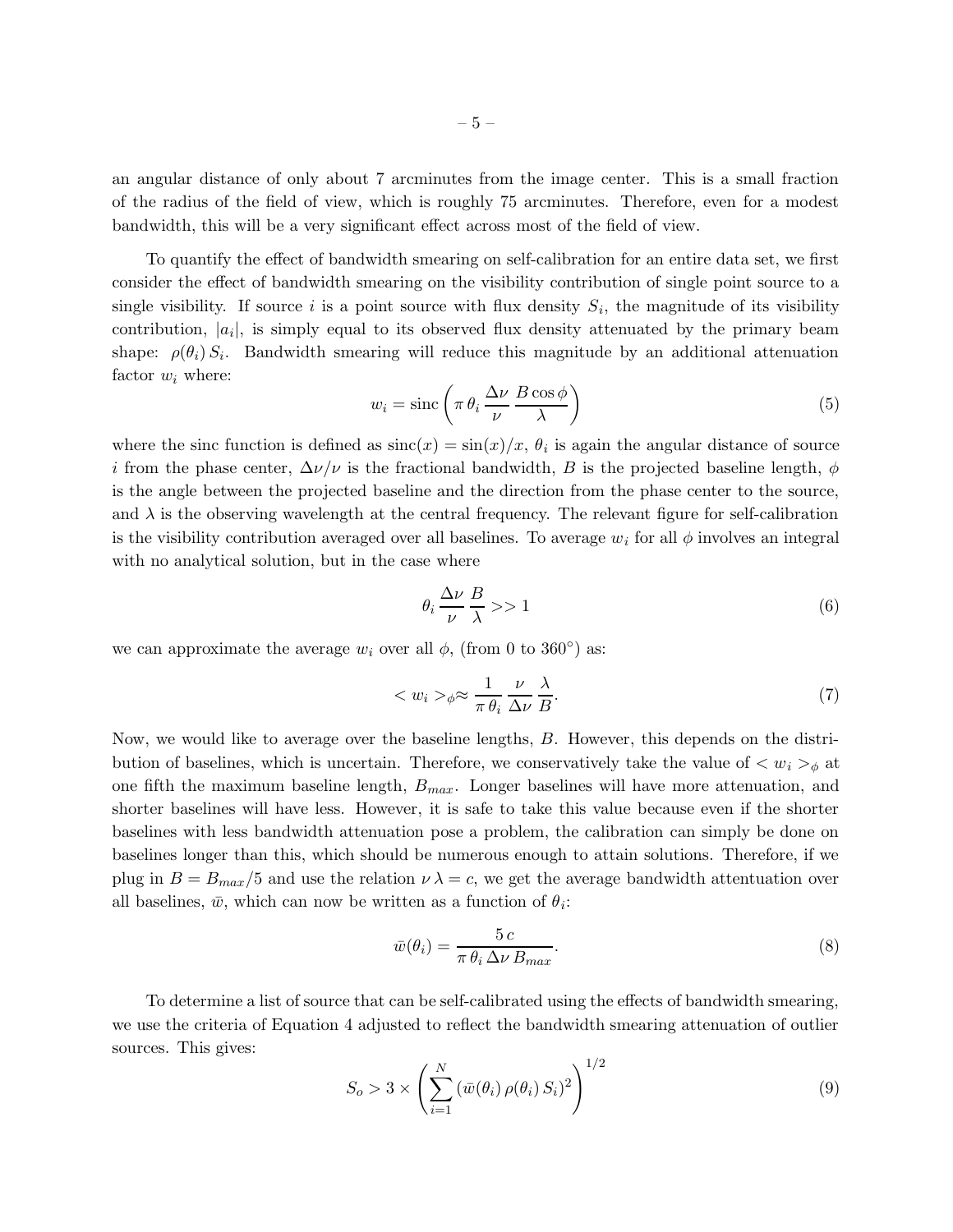We applied this criteria to the entire VLSS catalog, using a bandwidth of  $\Delta \nu =1$  MHz and a maximum baseline of  $B_{max}$  =150 km. This resulted in a much larger list of 4,824 target sources. Because of the size of this sources list, it is not included in the text of this memorandum, but is available in separate links on the LWA Memo Series web site (http://www.ece.vt.edu/swe/lwa/#VTR) as both a PDF file and an ascii text file for machine readability.

# 6. Conclusion

Full-field ionospheric calibration will require both development of a complete calibration algorithm and the construction of enough LWA stations to fully constrain the problem. However, before this occurs, even a large intermediate array will be capable of observing several hundred of sources simply using self-calibration. If we make use of the effects of bandpass smearing, this list expands to over 4,800. Therefore, even in its early stages, the LWA will be capable of observing many sources at an unprecedented combination of low frequency and high resolution, which can produce a tremendous amount of science even during the initial phases of the LWA.

#### REFERENCES

G. Taylor et al. "LWA Overview", Long Wavelength Array Memo #56, September 22, 2006.

This preprint was prepared with the AAS LATEX macros v5.2.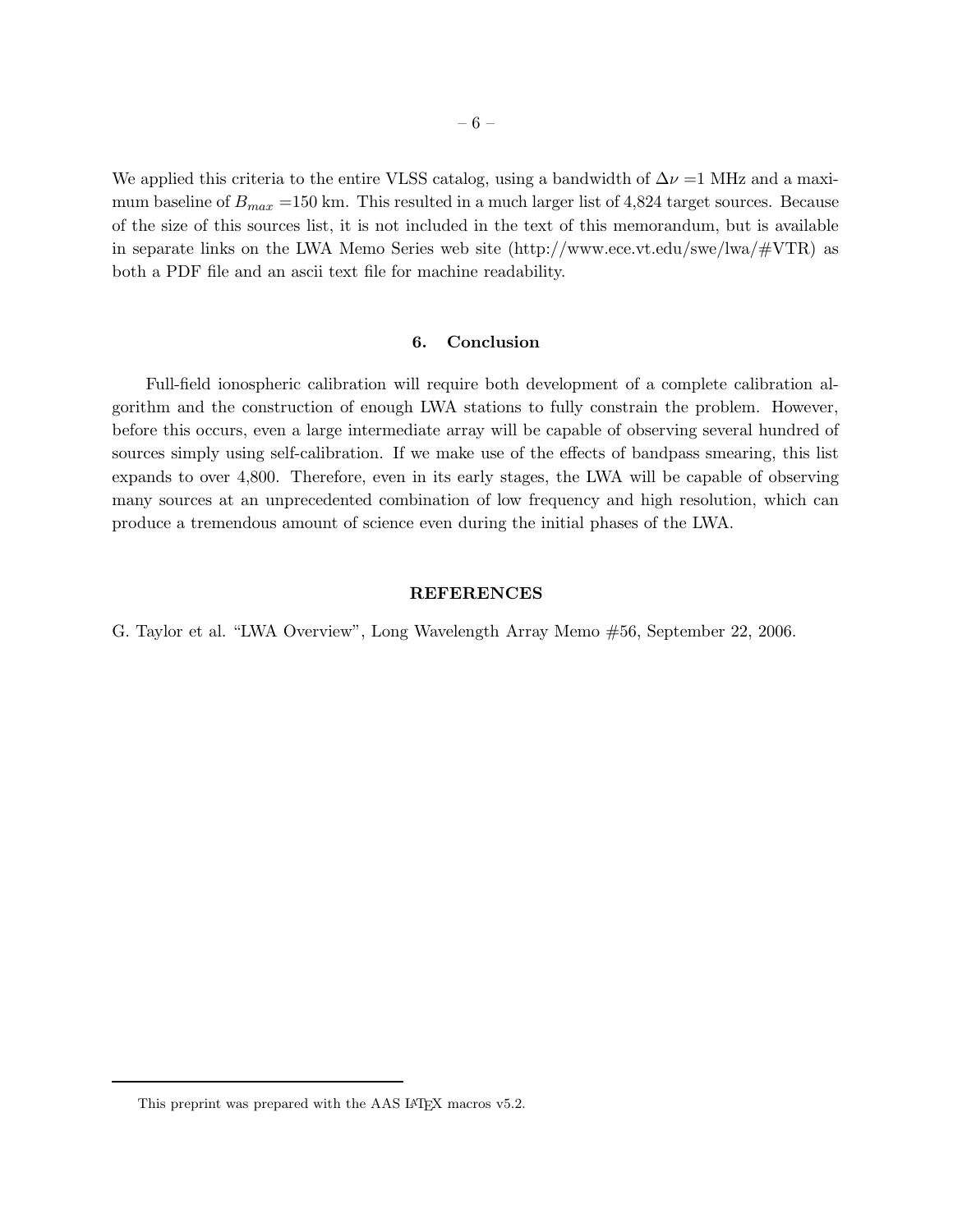Table 1. Isolated Sources

| VLSS Name                        | Other Name             | Type                   | D         | RA (J2000)        | Dec (J2000)                    | $S_{74}$  | Ratio    |
|----------------------------------|------------------------|------------------------|-----------|-------------------|--------------------------------|-----------|----------|
|                                  |                        |                        | arcmin    | h m s             | $\circ$<br>m s                 | Jy        |          |
|                                  | TXS 2357+553           | $\mathbf{R}\mathbf{S}$ | 0.0       | 00 00 20.45       |                                | 15.92     | 7.82     |
| $J0000.3+5539$<br>$J0001.3+4153$ | $4C + 41.47$           | $\mathbf{R}\mathbf{S}$ | $0.1\,$   | 00 01 19.77       | $+553906.1$<br>$+41\ 53\ 06.4$ | 12.39     | $4.04\,$ |
| $J0006.3 - 0004$                 | $3\mathrm{C}$ 002      | QSO                    | 0.0       | 00 06 22.63       | $-00$ 04 26.4                  | $28.85\,$ | 4.11     |
| $J0014.8 + 6117$                 | $4C + 60.01$           | $\mathbf{RS}$          | $0.1\,$   | 00 14 48.83       | $+61$ 17 37.7                  | 14.24     | $4.02\,$ |
| $J0020.4+1540$                   | $3\mathrm{C}$ 009      | QSO                    | $0.1\,$   | 00 20 25.51       | $+15$ 40 52.0                  | 37.49     | $5.29\,$ |
| $J0024.5 - 2928$                 | PKS J0024-2928         | QSO                    | $0.1\,$   | $00\ 24\ 30.30$   | $-29\ 28\ 50.7$                | 30.76     | $6.74\,$ |
| $J0035.1 - 2003$                 | PKS J0035-2003         | QSO                    | $0.1\,$   | 00 35 09.14       | $-20$ 03 57.7                  | $20.70\,$ | $3.09\,$ |
| $J0036.1+1838$                   | 3C 014                 | QSO                    | $0.0\,$   | 00 36 06.45       | $+18$ 38 00.6                  | $22.65\,$ | $3.74\,$ |
| $J0036.1+5855$                   | $4C + 58.02$           | $\mathbf{RS}$          | $0.1\,$   | 00 36 08.06       | $+58\ 55\ 49.4$                | $40.52\,$ | $3.27\,$ |
| $J0037.7+1319$                   | $3\mathrm{C}$ 016      | $\mathbf{RS}$          | $0.1\,$   | 00 37 44.87       | $+13\ 19\ 58.4$                | 23.61     | $3.35\,$ |
| $J0040.8+1003$                   | 3C 018                 | ${\bf G}$              | $0.1\,$   | $00\ 40\ 50.44$   | $+10$ 03 25.9                  | 35.86     | $3.20\,$ |
| $J0041.5 - 0922$                 | ABELL 0085: [SDG98] A0 | $GCl$ /relic           | $\rm 0.2$ | 00 41 31.10       | $-09$ 22 13.3                  | 34.66     | 4.43     |
| $J0043.1+5203$                   | 3C 020                 | ${\bf G}$              | $0.1\,$   | $00\ 43\ 09.14$   | $+52$ 03 27.3                  | $73.51\,$ | $5.20\,$ |
| $J0055.8+2624$                   | 3C 028                 | ${\bf G}$              | $0.1\,$   | 00 55 49.88       | $+26\ 24\ 39.0$                | $38.20\,$ | $3.25\,$ |
| $J0055.9 + 6822$                 | 3C 027                 | G                      | $\rm 0.2$ | 00 55 59.85       | $+68$ 22 19.0                  | 48.72     | $\!3.34$ |
| $J0057.5 - 0123$                 | 3C 029                 | G                      | $0.1\,$   | 00 57 34.70       | $-01$ 23 24.3                  | 28.71     | $3.16\,$ |
| $J0108.2 - 1604$                 | 3C 032                 | $\mathbf G$            | $0.1\,$   | $01\ 08\ 17.23$   | $-16$ 04 22.3                  | 44.24     | $6.50\,$ |
| $J0109.7+7312$                   | 3C 033.1               | $\mathbf G$            | $0.1\,$   | 01 09 43.87       | $+73$ 12 02.9                  | 33.33     | $3.54\,$ |
| $J0110.3+3147$                   | $3\mathrm{C}$ 034      | G/GCl                  | $0.1\,$   | $01\ 10\ 18.54$   | $+31$ 47 17.0                  | 30.82     | $3.33\,$ |
| $J0117.9+4536$                   | $3\mathrm{C}$ 036      | G                      | $0.1\,$   | 01 17 59.72       | $+453624.2$                    | 16.47     | $3.35\,$ |
| $J0120.4 - 1520$                 | 3C 038                 | G                      | $0.0\,$   | 01 20 27.14       | $-15\ 20\ 15.4$                | $30.62\,$ | $3.16\,$ |
| $J0127.5 - 1402$                 | PKS 0125-14            | $\mathbf G$            | $0.0\,$   | 01 27 30.24       | $-14$ 02 56.7                  | 22.32     | $3.02\,$ |
| $J0128.5+2902$                   | 3C 042                 | ${\bf G}$              | $0.1\,$   | $01\ 28\ 30.44$   | $+290260.0$                    | 22.78     | $3.38\,$ |
| $J0131.3+0623$                   | 3C 044                 | $\rm GCl$              | $0.1\,$   | $01\ 31\ 21.54$   | $+06$ 23 40.7                  | 17.88     | $3.15\,$ |
| $J0135.4+3754$                   | 3C 046                 | GRG                    | $0.1\,$   | $01\ 35\ 27.92$   | $+375401.5$                    | 19.33     | $3.87\,$ |
| $J0136.4+2057$                   | $3\mathrm{C}$ 047      | QSO                    | $0.1\,$   | $01\ 36\ 24.32$   | $+20\;57\;20.7$                | 66.70     | 11.96    |
| $J0137.6+3309$                   | 3C 048                 | QSO                    | $0.1\,$   | 01 37 41.48       | $+33$ 09 37.7                  | 70.70     | $8.79\,$ |
| $J0139.4+3957$                   | $4C + 39.04$           | GRG                    | $\rm 0.2$ | $01\ 39\ 29.27$   | $+39\ 57\ 01.1$                | 18.03     | $3.46\,$ |
| $J0148.4+5332$                   | $3\mathrm{C}$ 052      | ${\bf G}$              | 0.1       | $01\ 48\ 29.32$   | $+53$ 32 32.6                  | 22.46     | $4.03\,$ |
| $J0153.3 - 0333$                 | $3\mathrm{C}$ 053      | ${\rm RS}$             | $0.1\,$   | $01\ 53\ 24.00$   | $-03$ 33 55.2                  | 12.52     | $5.40\,$ |
| $J0155.4+4345$                   | $3\mathrm{C}$ 054      | ${\bf G}$              | $0.0\,$   | $01\ 55\ 29.99$   | $+43$ 45 53.7                  | 20.08     | $3.78\,$ |
| $J0157.1+2851$                   | 3C 055                 | ${\bf G}$              | 0.1       | $01\ 57\ 10.83$   | $+28\;51\;38.4$                | 31.84     | $4.44\,$ |
| $J0200.2 - 3053$                 | PKS J0200-3053         | QSO                    | $0.1\,$   | $02\ 00\ 12.43$   | $-30$ 53 24.7                  | 29.80     | $4.23\,$ |
| $J0205.5 + 6449$                 | 3C 058/AD1181          | <b>SNR</b>             | 0.3       | 02 05 32.60       | $+64$ 49 41.0                  | 27.43     | $3.51\,$ |
| $J0220.9 - 0156$                 | 3C 063                 | $\mathbf G$            | 0.1       | 02 20 54.43       | $-01\,56\,49.0$                | 42.09     | 5.84     |
| $J0222.0+0826$                   | 3C 064                 | ${\bf G}$              | $\rm 0.9$ | 02 22 01.66       | $+08$ 26 41.4                  | 13.76     | 4.21     |
| $J0222.8 + 8618$                 | 3C 061.1               | QSO                    | 0.3       | $02$ $22$ $52.14$ | $+86$ 18 59.1                  | 70.99     | 17.84    |
| $J0234.3+3134$                   | 3C 068.2               | G                      | 0.0       | 02 34 23.81       | $+31$ 34 17.0                  | 29.33     | 3.04     |
| $J0235.5+2908$                   | $4C + 28.06$           | ${\rm RS}$             | 0.1       | 02 35 35.07       | $+29$ 08 56.0                  | 20.64     | 3.28     |
| $J0237.7 - 1932$                 | PKS J0237-1932         | ${\bf G}$              | 0.1       | 02 37 43.68       | $-193232.6$                    | 37.60     | 6.12     |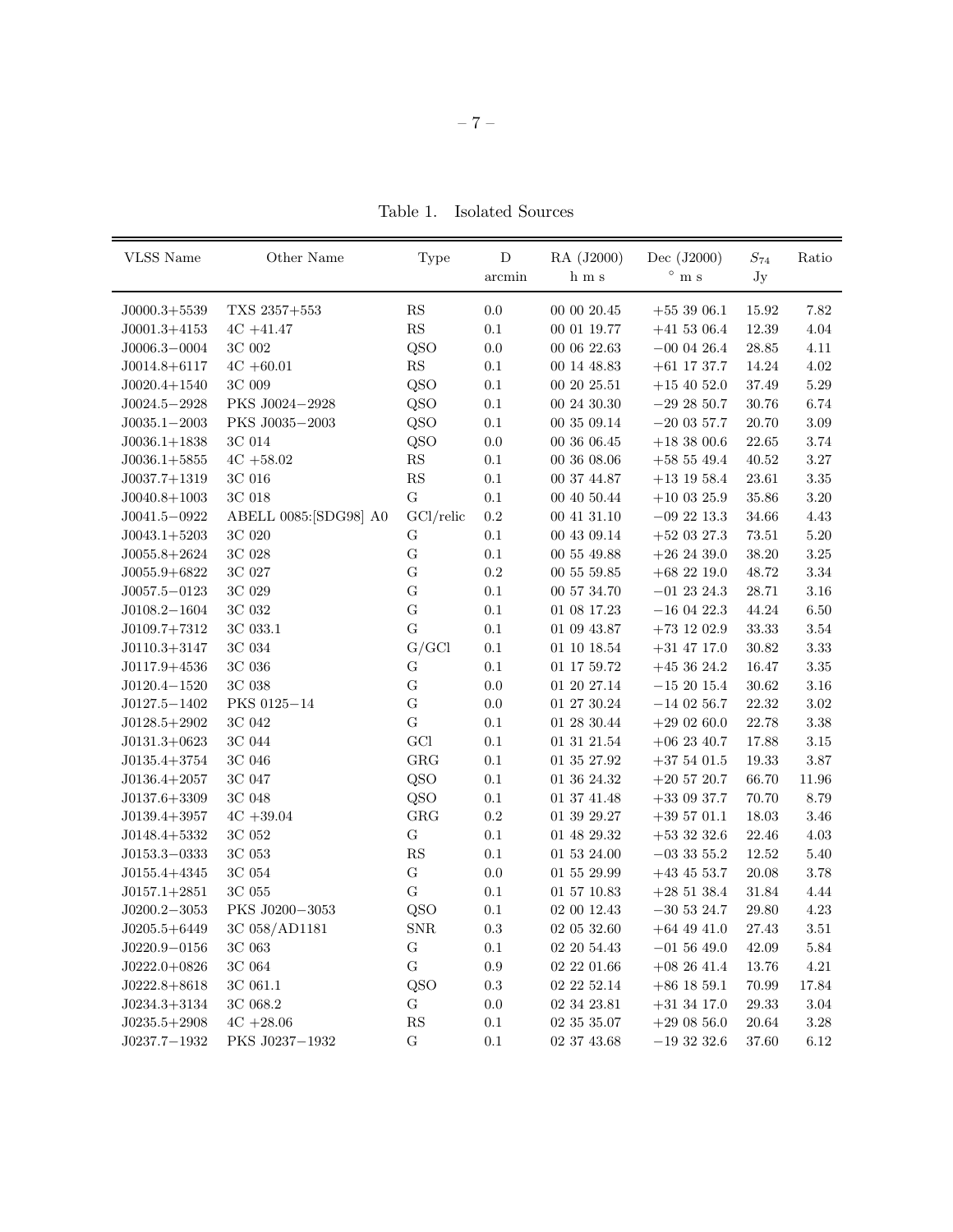Table 1—Continued

| <b>VLSS</b> Name                 | Other Name          | Type                   | ${\rm D}$<br>arcmin | RA (J2000)<br>$h$ m s          | Dec (J2000)<br>$^{\circ}$ m s    | $S_{74}$<br>Jy | Ratio            |
|----------------------------------|---------------------|------------------------|---------------------|--------------------------------|----------------------------------|----------------|------------------|
| $J0238.0+5911$                   | $3\mathrm{C}$ 069   | ${\bf G}$              | $0.1\,$             | 02 38 02.55                    | $+59$ 11 55.4                    | 43.52          | 7.71             |
| $J0242.6 - 0000$                 | MESSIER 077         | ${\bf G}$              | $0.0\,$             | $02\ 42\ 40.83$                | $-00$ 00 45.5                    | $27.04\,$      | $5.19\,$         |
| $J0243.7+5009$                   | $4C + 49.08$        | $\mathbf{R}\mathbf{S}$ | $0.0\,$             | 02 43 42.40                    | $+50$ 09 30.7                    | 12.61          | 4.71             |
| $J0249.5+4305$                   | $4C + 42.08$        | ${\bf G}$              | $\rm 0.2$           | 02 49 30.37                    | $+43$ 05 23.4                    | 18.16          | $3.72\,$         |
| $J0249.9+3332$                   | $4C + 33.05$        | $\mathbf{R}\mathbf{S}$ | $0.1\,$             | $02\ 49\ 56.87$                | $+33$ 32 41.5                    | $6.98\,$       | $3.32\,$         |
| $J0251.7+1550$                   | $4C + 15.09$        | QSO?                   | $\rm 0.8$           | $02\ 51\ 43.50$                | $+15\ 50\ 14.3$                  | $8.74\,$       | $3.58\,$         |
| $J0307.5 - 2225$                 | PKS J0307-2225      | ${\rm G}$              | $0.1\,$             | $03 \ 07 \ 31.80$              | $-22\ 25\ 21.5$                  | $15.52\,$      | $3.05\,$         |
| $J0308.4+0406$                   | <b>NGC 1218</b>     | ${\bf G}$              | $\rm 0.2$           | $03\ 08\ 26.10$                | $+04$ 06 50.4                    | $30.93\,$      | $3.40\,$         |
| $J0309.9+1705$                   | 3C 079              | ${\bf G}$              | $0.0\,$             | $03\ 09\ 59.95$                | $+17$ 05 58.0                    | 61.42          | $7.77\,$         |
| $J0312.6 + 2423$                 | $3\mathrm{C}$ 83    | $\mathbf{R}\mathbf{S}$ | $0.0\,$             | $03\ 12\ 36.05$                | $+24$ 23 30.4                    | 12.27          | $3.04\,$         |
| $J0315.3+1012$                   | $4C + 10.10$        | ${\rm G}$              | $0.1\,$             | $03\ 15\ 21.07$                | $+10\ 12\ 40.2$                  | $13.63\,$      | $3.40\,$         |
| $J0319.8 + 4130$                 | Perseus A           | G/GCl/MH               | $0.0\,$             | $03\ 19\ 48.06$                | $+41\ 30\ 42.5$                  | 137.88         | $5.21\,$         |
| $J0324.6 - 0324$                 | $4{\rm C}$ $-03.12$ | $\mathbf{R}\mathbf{S}$ | $\rm 0.5$           | $03\ 24\ 41.00$                | $-03$ 24 19.9                    | 16.83          | $4.23\,$         |
| $J0327.9+0234$                   | $3\mathrm{C}$ 088   | ${\bf G}$              | $1.2\,$             | 03 27 58.81                    | $+02\ 34\ 03.9$                  | $28.42\,$      | $6.80\,$         |
| $J0330.0 - 1638$                 | PKS J0330-1638      | $G$ (ld)               | $0.1\,$             | $03\ 30\ 04.76$                | $-16$ 38 50.8                    | $15.85\,$      | $3.33\,$         |
| $J0334.2 - 0111$                 | $3\mathrm{C}$ 089   | G/GCl                  | $\rm 0.5$           | 03 34 14.30                    | $-01$ 11 19.3                    | 43.72          | $6.17\,$         |
| $J0337.7+5045$                   | 3C 091              | G                      | $0.1\,$             | 03 37 44.17                    | $+50\ 45\ 53.4$                  | $25.60\,$      | $3.39\,$         |
| $J0343.4+0457$                   | $3\mathrm{C}$ 093   | QSO                    | $0.0\,$             | $03\ 43\ 29.86$                | $+04$ 57 47.2                    | $25.92\,$      | $3.12\,$         |
| $J0351.4 - 1429$                 | $3\mathrm{C}$ 095   | QSO                    | $\rm 0.5$           | $03\ 51\ 29.27$                | $-14\ 29\ 36.4$                  | $50.95\,$      | $5.67\,$         |
| $J0351.8+5753$                   | $4C + 57.08$        | $\mathbf{R}\mathbf{S}$ | $0.8\,$             | $03\ 51\ 52.32$                | $+57$ 53 30.4                    | 15.87          | $3.81\,$         |
| $J0352.0+2624$                   | $4C + 26.12$        | $\mathbf{R}\mathbf{S}$ | $0.1\,$             | $03\ 52\ 04.15$                | $+26\ 24\ 13.5$                  | $13.13\,$      | $3.64\,$         |
| $J0352.5 - 0711$                 | 3C 094              | QSO                    | $\rm 0.3$           | $03\ 52\ 31.70$                | $-07\ 11\ 03.9$                  | $37.70\,$      | $5.17\,$         |
| $J0353.1+3826$                   | $4C + 38.11$        | $\mathbf{R}\mathbf{S}$ | $0.1\,$             | 03 53 11.31                    | $+38\ 26\ 39.4$                  | $10.88\,$      | $3.51\,$         |
| $J0400.2 - 1610$                 | PKS 0357-16         | ${\bf G}$              | $0.0\,$             | 04 00 16.57                    | $-16$ 10 14.0                    | 19.69          | $3.10\,$         |
| $J0401.1+0036$                   | 3C 099              | ${\bf G}$              | $0.0\,$             | 04 01 07.75                    | $+00$ 36 34.0                    | $14.45\,$      | $3.02\,$         |
| $J0408.0 + 4300$                 | $3\mathrm{C}$ 103   | ${\bf G}$              | 0.1                 | $04\ 08\ 03.24$                | $+43$ 00 18.7                    | 63.73          | $10.43\,$        |
| $J0411.6 + 1714$                 | $4C + 17.23$        | QSO                    | $0.0\,$             | 04 11 40.73                    | $+17\ 14\ 04.9$                  | $12.27\,$      | $3.61\,$         |
| $J0412.3 - 0059$                 | $3\mathrm{C}$ $107$ | G                      | $0.0\,$             | 04 12 22.56                    | $-00$ 59 32.0                    | $23.00\,$      | $3.16\,$         |
| $J0413.6 + 1112$                 | 3C 109              | $\overline{G}$         | $0.1\,$             | 04 13 40.47                    | $+11\ 12\ 21.2$                  | $42.62\,$      | $10.74\,$        |
| $J0414.4+1416$                   | $4C + 14.11$        | ${\bf G}$              | 0.0                 | 04 14 29.97                    | $+14\ 16\ 23.1$                  | $17.95\,$      | $4.35\,$         |
| $J0418.4+3802$                   | $3\mathrm{C}$ 111   | ${\bf G}$              | 1.7                 | 04 18 28.75                    | $+38\ 02\ 21.2$                  | 142.26         | 19.82            |
| $J0420.3+1753$                   | 3C 114              | ${\bf G}$              | $\rm 0.3$           | $04\ 20\ 22.08$                | $+17\ 53\ 55.1$                  | $16.58\,$      | $4.88\,$         |
| $J0420.8+2526$                   | $4C + 25.14$        | QSO                    | 0.1                 | 04 20 49.62                    | $+252627.2$                      | 13.31          | 4.15             |
| $J0423.8 + 3451$                 | $3\mathrm{C}$ 115   | ${\rm RS}$             | 0.1                 | 04 23 52.97                    | $+34\ 51\ 43.4$                  | $10.42\,$      | $3.59\,$         |
| $J0434.4+7229$                   | $4C + 72.07$        | RS                     | 0.1                 | 04 34 27.17                    | $+72$ 29 11.5                    | 24.05          | 4.78             |
| $J0437.0+2940$                   | 3C 123              | ${\bf G}$              | $0.1\,$             | 04 37 04.71                    | $+29$ 40 15.5                    | 454.09         | 49.37            |
| $J0444.6 - 2809$                 | PKS J0444-2809      | G                      | $0.1\,$             | 04 44 37.28                    | $-280951.7$                      | 69.16          | $5.40\,$         |
|                                  |                     |                        |                     |                                |                                  |                |                  |
|                                  |                     |                        |                     |                                |                                  |                |                  |
| $J0446.3+3945$<br>$J0453.3+3129$ | 3C 125<br>3C 131    | RS<br>RS               | $0.1\,$<br>0.0      | $04\ 46\ 18.02$<br>04 53 23.25 | $+39\ 45\ 06.9$<br>$+31$ 29 26.3 | 31.04<br>37.19 | 6.50<br>$3.66\,$ |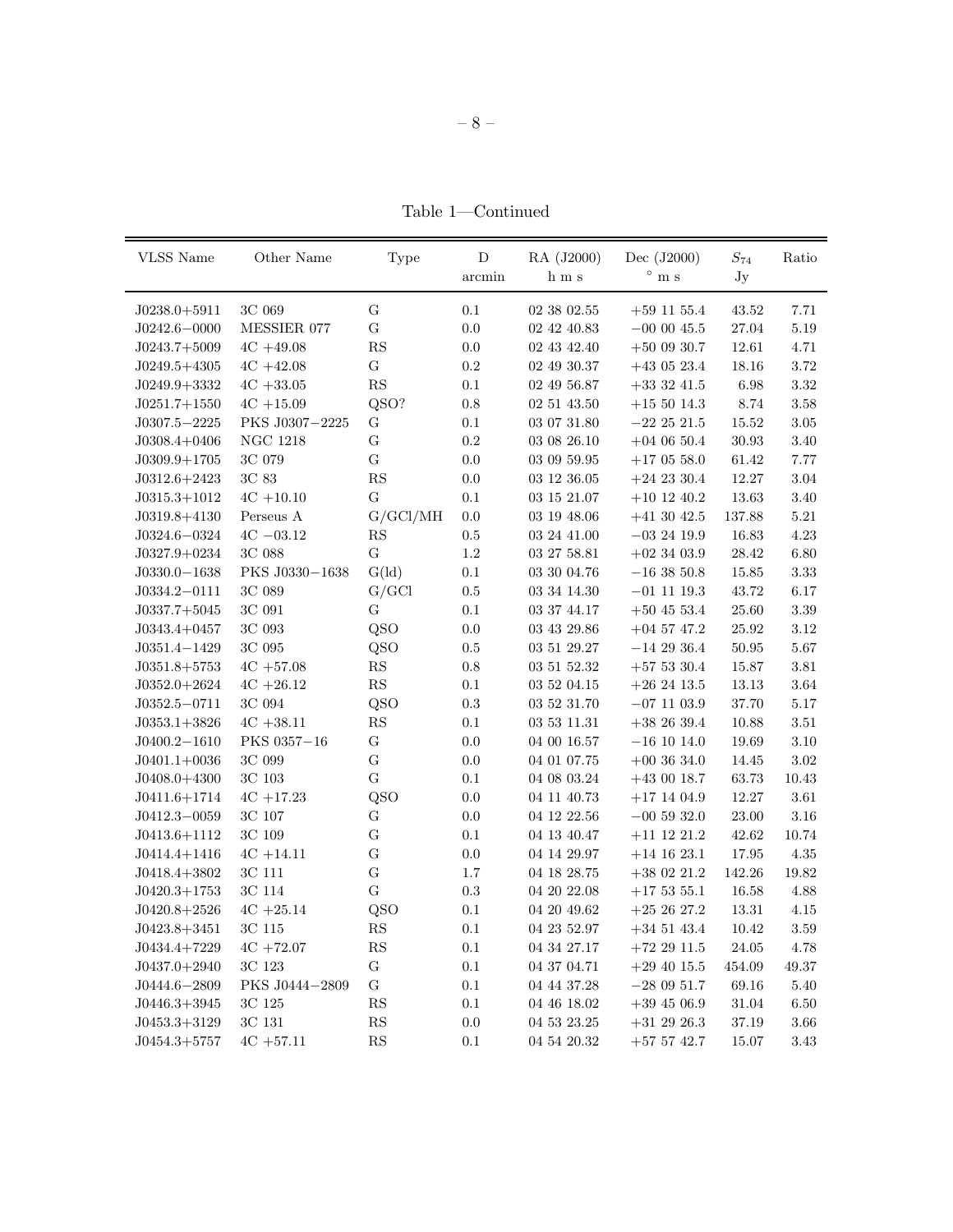Table 1—Continued

| VLSS Name        | Other Name              | <b>Type</b> | D         | RA (J2000)      | Dec (J2000)              | $S_{74}$  | Ratio     |
|------------------|-------------------------|-------------|-----------|-----------------|--------------------------|-----------|-----------|
|                  |                         |             | arcmin    | h m s           | $\circ$<br>$\mathbf m$ s | Jy        |           |
| $J0502.9 + 2516$ | 3C 133                  | G           | $0.0\,$   | 05 02 58.41     | $+25$ 16 22.6            | 44.41     | 7.58      |
| $J0504.7+3806$   | 3C 134                  | G           | $0.1\,$   | 05 04 42.67     | $+380612.7$              | 191.21    | $30.44\,$ |
| $J0510.5 - 1838$ | PKS J0510-1838          | G           | $\rm 0.3$ | 05 10 32.31     | $-183840.1$              | 47.22     | 8.87      |
| $J0515.8 + 2459$ | 3C 136.1                | G           | $2.5\,$   | 05 15 52.64     | $+24\ 59\ 09.4$          | 26.23     | $3.07\,$  |
| $J0521.1+1638$   | $3\mathrm{C}$ 138       | QSO         | $\rm 0.2$ | $05\ 21\ 10.46$ | $+16\ 38\ 25.9$          | 14.06     | 3.72      |
| $J0521.8 - 0613$ | $4C - 06.11$            | ${\rm RS}$  | $\rm 0.2$ | 05 21 49.96     | $-06$ 13 02.0            | 8.80      | $3.03\,$  |
| $J0524.4+2812$   | 3C 139.2                | ${\rm RS}$  | $0.1\,$   | 05 24 26.92     | $+28$ 12 54.1            | 35.42     | $3.13\,$  |
| $J0526.2 + 1140$ | 3C 140                  | ${\bf G}$   | $\rm 0.2$ | 05 26 14.52     | $+11$ 40 25.6            | 11.81     | 4.46      |
| $J0526.7+3250$   | 3C 141                  | $\mathbf G$ | 0.4       | 05 26 43.54     | $+32\ 50\ 01.9$          | 31.46     | $3.98\,$  |
| $J0528.9+1519$   | $4C + 15.16$            | ${\rm RS}$  | $0.1\,$   | $05\ 28\ 58.90$ | $+15$ 19 18.4            | 9.82      | $3.18\,$  |
| $J0531.4+0630$   | 3C 142.1                | G           | $0.0\,$   | 05 31 29.51     | $+06$ 30 26.7            | 39.15     | $6.68\,$  |
| $J0534.5+2202$   | Crab Nebula             | ${\rm SNR}$ | 1.4       | $05\ 34\ 30.56$ | $+22$ 02 14.1            | 1883.43   | 195.30    |
| $J0542.6 + 4951$ | 3C 147                  | QSO         | $0.0\,$   | 05 42 36.18     | $+49\ 51\ 06.6$          | 54.68     | 5.74      |
| $J0543.1 - 2421$ | PKS J0543-2420          | G           | $0.0\,$   | 05 43 07.75     | $-24$ 21 03.5            | 17.31     | $3.01\,$  |
| $J0547.5 + 6357$ | $4C + 63.08$            | ${\rm RS}$  | 1.1       | 05 47 31.17     | $+63\ 57\ 35.4$          | 19.36     | $3.18\,$  |
| $J0548.7+2636$   | $4C + 26.18$            | ${\rm RS}$  | 0.4       | 05 48 44.51     | $+26$ 36 01.3            | 11.13     | $3.22\,$  |
| $J0551.5+3725$   | $4C + 37.14$            | ${\rm RS}$  | $0.1\,$   | 05 51 32.76     | $+37\ 25\ 29.7$          | 12.61     | $3.00\,$  |
| $J0555.4+0632$   | $4C + 06.25$            | ${\rm RS}$  | $0.0\,$   | 05 55 29.90     | $+06$ 32 55.9            | 8.10      | $3.49\,$  |
| $J0604.4+2021$   | 3C 152                  | ${\rm RS}$  | $0.0\,$   | 06 04 28.45     | $+20\ 21\ 21.3$          | 23.08     | $3.78\,$  |
| $J0606.4 + 6444$ | $4C + 64.07$            | ${\rm RS}$  | $0.0\,$   | 06 06 25.62     | $+64$ 44 42.6            | 19.09     | $3.14\,$  |
| $J0609.5+4804$   | 3C 153                  | ${\bf G}$   | 0.1       | 06 09 32.87     | $+48$ 04 13.6            | 26.81     | $3.60\,$  |
| $J0613.8+2604$   | 3C 154                  | QSO         | $0.1\,$   | 06 13 49.49     | $+26$ 04 36.1            | 60.61     | $6.37\,$  |
| $J0621.6+1432$   | 3C 158                  | ${\rm RS}$  | 0.0       | 06 21 41.15     | $+14\ 32\ 10.8$          | 37.68     | 3.19      |
| $J0622.7 - 0232$ | $4C - 02.25$            | ${\rm RS}$  | 0.0       | 06 22 42.26     | $-02$ 32 37.0            | 15.69     | 3.42      |
| $J0627.1 - 0553$ | $3\mathrm{C}$ 161       | ${\rm RS}$  | $0.1\,$   | 06 27 09.81     | $-05$ 53 11.1            | 99.45     | 13.73     |
| $J0631.4+2500$   | 3C 162                  | ${\bf G}$   | 0.9       | 06 31 26.22     | $+25\ 00\ 47.7$          | 21.09     | 4.05      |
| $J0636.0+0432$   | $4C + 04.25$            | ${\rm RS}$  | $0.1\,$   | 06 36 05.29     | $+04$ 32 36.8            | $7.93\,$  | 4.56      |
| $J0643.1+2319$   | 3C 165                  | ${\bf G}$   | 0.0       | 06 43 07.25     | $+23$ 19 02.7            | 30.49     | $3.13\,$  |
| $J0645.2+0531$   | 3C 167                  | RS          | $0.1\,$   | 06 45 17.18     | $+053136.1$              | 13.70     | 3.47      |
| $J0645.4 + 2121$ | 3C 166                  | ${\bf G}$   | 0.1       | 06 45 24.19     | $+21\ 21\ 48.3$          | 40.70     | $3.20\,$  |
| $J0651.2+4509$   | 3C 169.1                | ${\bf G}$   | 0.0       | 06 51 15.35     | $+450928.7$              | $17.24\,$ | $3.31\,$  |
| $J0655.2 + 5408$ | 3C 171                  | G           | 0.0       | 06 55 14.62     | $+54$ 08 59.3            | 41.17     | $3.06\,$  |
| $J0658.9 - 2417$ | PKS J0658-2417          | ${\rm RS}$  | $0.1\,$   | 06 58 57.64     | $-24$ 17 $25.3$          | 57.87     | $5.11\,$  |
| $J0702.1 + 2514$ | 3C 172                  | ${\bf G}$   | $0.8\,$   | 07 02 09.10     | $+25$ 14 30.1            | 31.99     | 5.05      |
| $J0702.8 + 4431$ | $4C + 44.15$            | RS          | $0.0\,$   | 07 02 53.86     | $+44$ 31 13.7            | $12.34\,$ | 3.16      |
| $J0704.4 + 6318$ | $4C + 63.10/A$ bell 566 | GCl/relic?  | $1.0\,$   | $07\ 04\ 26.62$ | $+63$ 18 26.2            | $18.52\,$ | $3.75\,$  |
| $J0707.8 - 0759$ | 3C 174                  | RS          | $0.1\,$   | $07\ 07\ 50.06$ | $-07$ 59 43.3            | 17.21     | $3.54\,$  |
| $J0709.2+7449$   | $3\mathrm{C}$ 173.1     | G           | $0.1\,$   | 07 09 17.65     | $+74$ 49 27.1            | $27.56\,$ | 4.67      |
| $J0710.0+0617$   | $4C + 06.28$            | ${\rm RS}$  | $0.1\,$   | 07 10 05.23     | $+06$ 17 02.3            | $6.87\,$  | 3.80      |
| $J0711.7 - 2043$ | PKS J0711-2043          | ${\rm RS}$  | $0.1\,$   | $07\ 11\ 47.30$ | $-20\ 43\ 09.3$          | 30.41     | $3.18\,$  |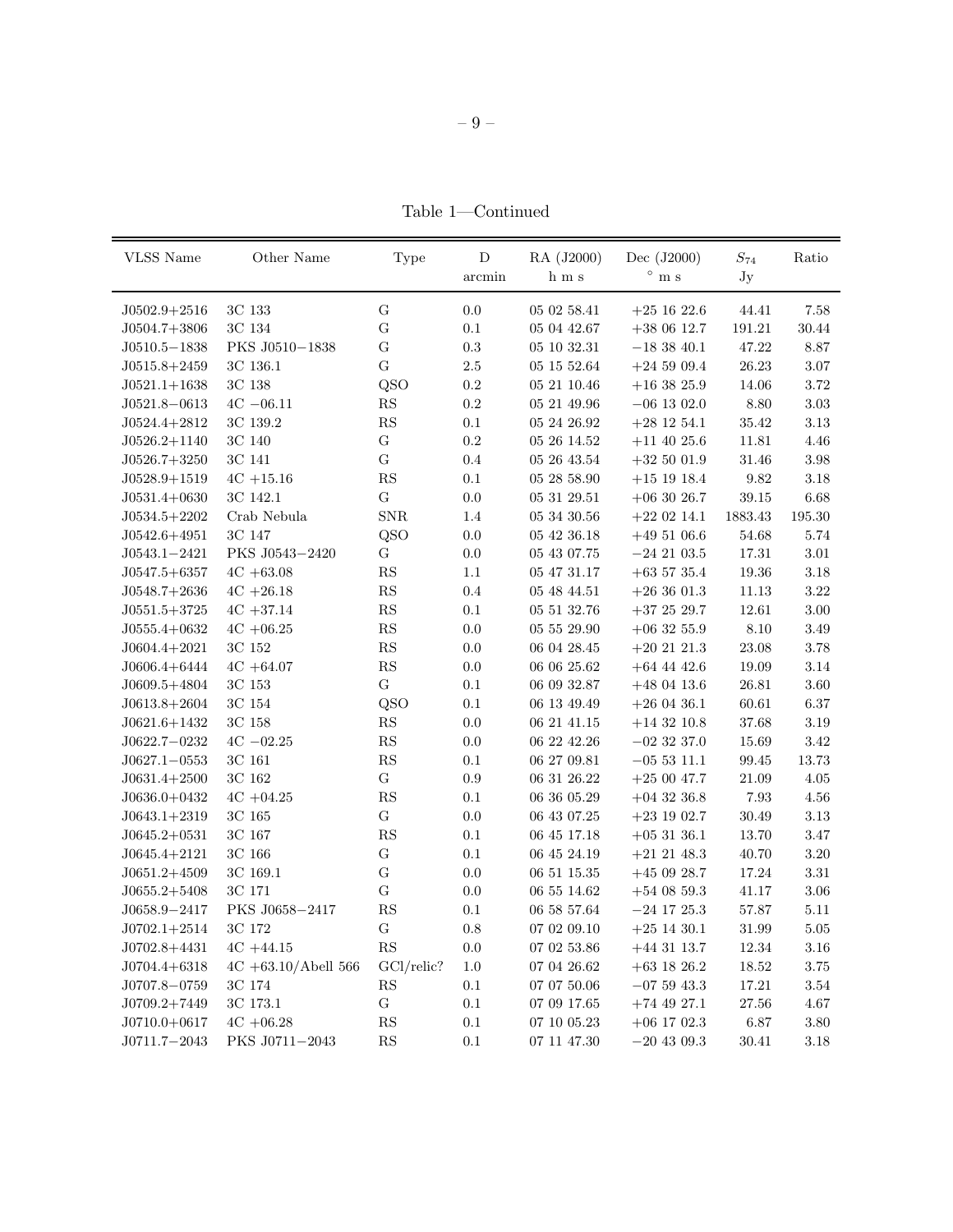Table  $1$  —Continued

| <b>VLSS</b> Name | Other Name          | Type                   | ${\rm D}$    | RA (J2000)      | Dec $(J2000)$   | $S_{74}$  | Ratio    |
|------------------|---------------------|------------------------|--------------|-----------------|-----------------|-----------|----------|
|                  |                     |                        | $\rm arcmin$ | ${\rm h}$ m s   | $^{\circ}$ m s  | Jy        |          |
| $J0713.0 + 1146$ | 3C 175              | QSO                    | 0.0          | $07\ 13\ 02.49$ | $+11$ 46 13.3   | 47.21     | 6.68     |
| $J0714.0 + 1436$ | $3\mathrm{C}$ 175.1 | G                      | 0.0          | 07 14 04.67     | $+14$ 36 23.0   | 16.78     | $\!.94$  |
| $J0717.2 - 2504$ | PKS J0717-2504      | ${\rm RS}$             | 0.1          | 07 17 17.85     | $-250452.4$     | 28.10     | $4.59\,$ |
| $J0722.1 - 1848$ | PKS J0722-1848      | ${\rm RS}$             | $0.0\,$      | 07 22 09.36     | $-18$ 48 27.8   | $25.04\,$ | $3.57\,$ |
| $J0723.9 + 1904$ | $4C + 19.29$        | ${\bf G}$              | $0.0\,$      | 07 23 56.54     | $+19$ 04 59.3   | 16.51     | $3.88\,$ |
| $J0724.9 - 0939$ | 3C 178              | ${\bf G}$              | 0.0          | 07 24 55.07     | $-093955.7$     | 18.10     | 4.24     |
| $J0727.0 - 0204$ | $3\mathrm{C}$ 180   | $\mathbf G$            | 0.1          | 07 27 04.95     | $-020441.6$     | 32.52     | $3.75\,$ |
| $J0728.1 + 6748$ | 3C 179              | QSO                    | $0.1\,$      | 072811.51       | $+67$ 48 46.2   | 17.72     | $3.03\,$ |
| $J0729.4 + 2436$ | TXS 0726+247        | Sy2                    | $0.1\,$      | 07 29 28.01     | $+24$ 36 20.2   | 21.74     | $3.06\,$ |
| $J0733.9+0202$   | $4C + 02.20$        | $\mathbf{R}\mathbf{S}$ | $0.0\,$      | $07\ 33\ 54.72$ | $+02$ 02 20.9   | 14.16     | $3.82\,$ |
| $J0739.4+7023$   | 3C 184              | G/GCl                  | $0.0\,$      | 07 39 24.55     | $+702312.8$     | 23.50     | 3.90     |
| $J0743.1 + 8025$ | 3C 184.1            | ${\bf G}$              | 0.9          | 07 43 10.29     | $+80$ 25 39.5   | 28.95     | $6.38\,$ |
| $J0744.2+3753$   | $3\mathrm{C}$ 186   | QSO                    | $0.0\,$      | 07 44 17.38     | $+37$ 53 16.0   | 32.39     | $3.15\,$ |
| $J0745.0+0159$   | 3C 187              | $\mathbf G$            | $0.9\,$      | 07 45 05.50     | $+01$ 59 18.8   | 28.21     | 6.07     |
| $J0745.7+3142$   | $4C + 31.30$        | QSO                    | $\rm 0.2$    | 07 45 42.75     | $+31$ 42 51.7   | $13.82\,$ | $3.60\,$ |
| $J0801.5+1414$   | 3C 190              | QSO                    | $0.0\,$      | $08\ 01\ 33.40$ | $+14$ 14 44.6   | 33.19     | 4.77     |
| $J0804.8+1015$   | 3C 191              | QSO                    | $0.0\,$      | 08 04 48.06     | $+10$ 15 23.6   | 29.78     | 4.30     |
| $J0805.5+2409$   | $3\mathrm{C}$ 192   | ${\bf G}$              | $0.1\,$      | 08 05 35.18     | $+24$ 09 52.1   | 49.73     | 9.42     |
| $J0810.0 + 4228$ | 3C 194              | G                      | $0.0\,$      | 08 10 03.58     | $+42$ 28 05.0   | 17.82     | $3.24\,$ |
| $J0813.6 + 4813$ | 3C 196              | QSO                    | $0.1\,$      | $08\ 13\ 36.33$ | $+48$ 13 01.1   | 135.96    | 12.11    |
| $J0814.7+1258$   | $4C + 13.37$        | ${\bf G}$              | $0.1\,$      | 08 14 43.60     | $+12\,58\,12.8$ | 11.28     | $3.11\,$ |
| $J0815.4 - 0308$ | 3C 196.1            | G                      | $0.0\,$      | 08 15 27.93     | $-03$ 08 26.2   | 46.81     | 5.48     |
| $J0819.7+5232$   | $4C + 52.18$        | ${\bf G}$              | 0.0          | 08 19 47.52     | $+52$ 32 32.5   | 13.85     | $4.32\,$ |
| $J0820.7+0946$   | $4C + 09.28$        | $\mathbf{R}\mathbf{S}$ | $0.0\,$      | 08 20 43.60     | $+09$ 46 56.6   | 13.16     | $3.58\,$ |
| $J0827.2 - 2026$ | PKS J0827-2026      | QSO                    | $0.1\,$      | 08 27 17.20     | $-20$ 26 20.3   | 25.74     | $3.67\,$ |
| $J0827.4+2918$   | $3\mathrm{C}$ $200$ | G                      | 0.0          | 08 27 25.37     | $+29$ 18 45.1   | 26.64     | $4.46\,$ |
| $J0837.7+6513$   | 3C 204              | QSO                    | $0.0\,$      | 08 37 44.79     | $+65$ 13 35.8   | 26.44     | 4.18     |
| $J0839.1+5754$   | $3\mathrm{C}$ $205$ | QSO                    | $0.0\,$      | $08\ 39\ 06.61$ | $+57$ 54 16.1   | 26.71     | 4.46     |
| $J0840.7+1312$   | $3\mathrm{C}$ $207$ | QSO                    | $0.1\,$      | 08 40 47.84     | $+13$ 12 25.4   | 25.46     | 3.79     |
| $J0857.2+0948$   | $4C + 09.32$        | ${\rm RS}$             | $0.0\,$      | 08 57 17.16     | $+09$ 48 29.6   | 13.99     | $3.44\,$ |
| $J0857.6 + 3404$ | 3C 211              | ${\bf G}$              | $0.0\,$      | 08 57 40.54     | $+34$ 04 08.5   | 20.64     | $3.35\,$ |
| $J0858.1+2750$   | $3C\ 210$           | GCl                    | $0.0\,$      | 08 58 10.14     | $+275053.0$     | 24.28     | $3.59\,$ |
| $J0901.7 - 2555$ | PKS J0901-2555      | G                      | $0.1\,$      | 09 01 47.43     | $-25\ 55\ 15.7$ | 62.16     | 7.67     |
| $J0909.5+4253$   | $3\mathrm{C}$ $216$ | QSO                    | $0.0\,$      | $09\ 09\ 33.52$ | $+42\ 53\ 45.8$ | $40.30\,$ | $3.02\,$ |
| $J0918.0 - 1205$ | Hydra A             | G/GCl                  | 0.9          | 09 18 03.63     | $-120502.1$     | 578.16    | 74.36    |
| $J0921.0+4538$   | 3C 219              | QSO/Grp                | 0.8          | 09 21 05.98     | $+45$ 38 20.4   | $77.34\,$ | 18.72    |
| $J0932.6+7906$   | $3\mathrm{C}$ 220.1 | ${\rm G}$              | 0.0          | 09 32 40.23     | $+79$ 06 31.1   | $32.32\,$ | $3.50\,$ |
| $J0936.5+0422$   | $3\mathrm{C}$ $222$ | ${\bf G}$              | 0.1          | 09 36 32.26     | $+04$ 22 11.6   | $22.63\,$ | $3.68\,$ |
| $J0939.3 + 8315$ | $3\mathrm{C}$ 220.3 | ${\bf G}$              | 0.0          | 09 39 23.60     | $+83$ 15 23.9   | 37.21     | $5.02\,$ |
| $J0944.2+0946$   | $3\mathrm{C}$ $226$ | ${\bf G}$              | 0.0          | 09 44 16.26     | $+09$ 46 20.7   | 39.53     | $3.13\,$ |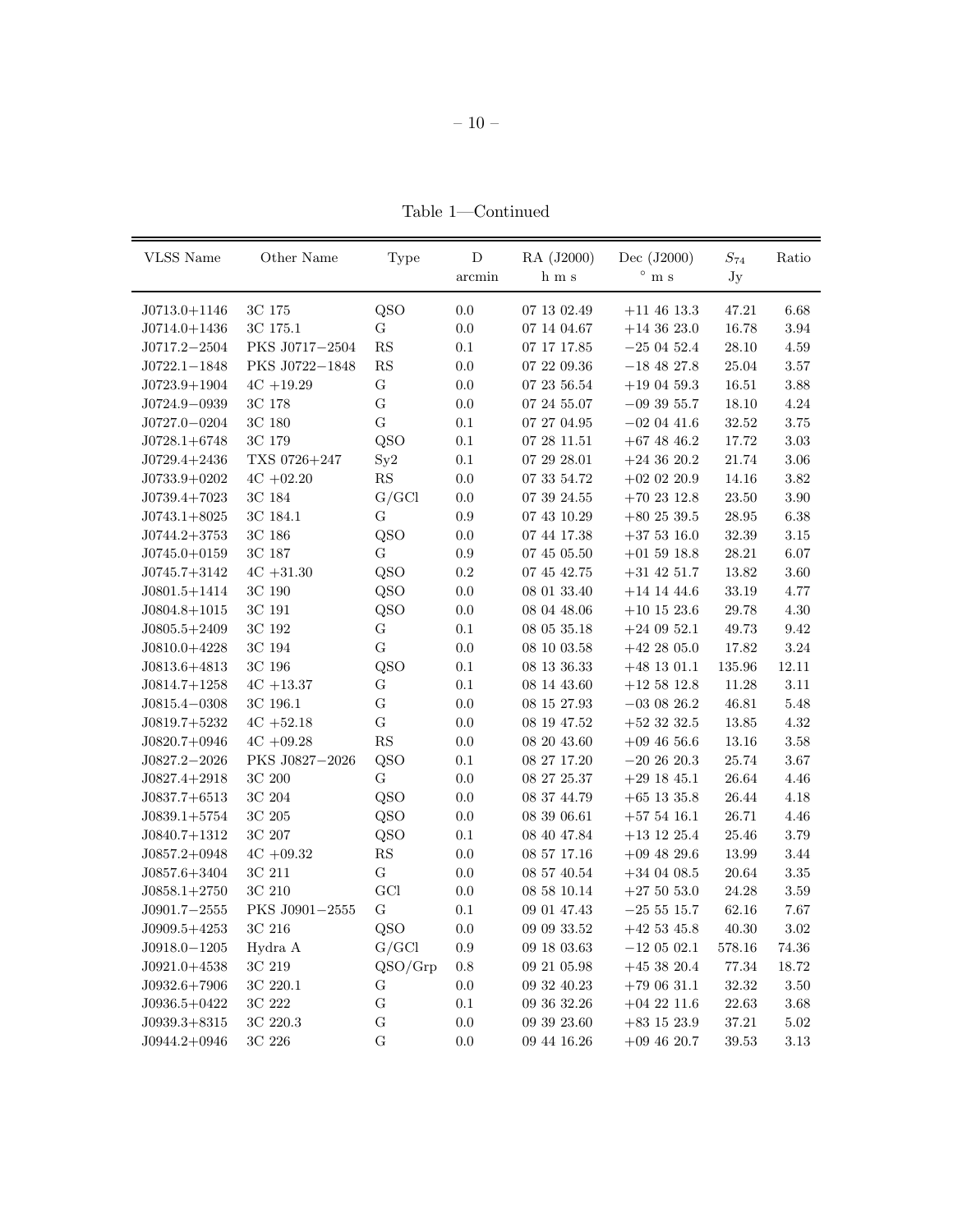Table  $1$  —Continued

| <b>VLSS</b> Name | Other Name        | Type           | D       | RA (J2000)  | Dec (J2000)     | $S_{74}$ | Ratio    |
|------------------|-------------------|----------------|---------|-------------|-----------------|----------|----------|
|                  |                   |                | arcmin  | h m s       | $^{\circ}$ m s  | Jy       |          |
| $J0947.8+0725$   | 3C 227            | G              | 1.1     | 09 47 49.72 | $+072515.1$     | 77.18    | 6.23     |
| $J0949.8 - 2511$ | PKS J0949-2511    | G              | 0.2     | 09 49 53.66 | $-25$ 11 30.3   | 24.01    | $3.57\,$ |
| $J0950.1 + 1419$ | 3C 228            | G              | 0.0     | 09 50 10.65 | $+14$ 19 59.7   | 36.77    | 4.15     |
| $J1001.8+2847$   | 3C 234            | $\overline{G}$ | 0.3     | 10 01 48.38 | $+28$ 47 06.1   | 70.55    | 13.34    |
| $J1005.1 - 2144$ | MRC 1002-215      | G              | 0.1     | 10 05 11.71 | $-21$ 44 49.9   | 37.91    | 4.53     |
| $J1011.7+4628$   | 3C 239            | G              | 0.1     | 10 11 45.58 | $+462816.1$     | 31.37    | 4.27     |
| $J1021.9+2159$   | 3C 241            | G              | 0.0     | 10 21 54.53 | $+21\ 59\ 32.9$ | 17.67    | $3.25\,$ |
| $J1022.1+2523$   | $4C + 25.32$      | QSO            | 0.1     | 10 22 09.73 | $+252313.1$     | 6.88     | 3.49     |
| $J1025.4+4257$   | $4C + 43.19$      | RS             | 0.1     | 10 25 29.96 | $+42$ 57 45.3   | 9.60     | 3.41     |
| $J1027.2+4603$   | $4C + 46.21$      | G              | 0.1     | 10 27 15.00 | $+46$ 03 01.4   | 12.33    | 4.44     |
| $J1033.5+5814$   | 3C 244.1          | $\overline{G}$ | 0.1     | 10 33 33.90 | $+58$ 14 32.9   | 44.98    | 7.04     |
| $J1034.0+1112$   | MRC 1031+114      | RS             | 0.1     | 10 34 04.87 | $+11$ 12 27.1   | 14.08    | 3.74     |
| $J1042.7+1203$   | 3C 245            | QSO            | 0.1     | 10 42 44.51 | $+12$ 03 34.3   | 31.29    | 6.36     |
| $J1046.3+5458$   | $4C + 55.21$      | RS             | $0.0\,$ | 10 46 20.76 | $+54$ 58 50.1   | 16.21    | 3.46     |
| $J1051.5 - 0918$ | 3C 246            | QSO            | 0.1     | 10 51 30.12 | $-09$ 18 13.8   | 20.50    | 3.85     |
| $J1058.9 + 4301$ | 3C 247            | G              | 0.0     | 10 58 58.93 | $+43$ 01 24.5   | 18.25    | 3.94     |
| $J1102.0 - 0116$ | 3C 249            | QSO            | 0.1     | 11 02 04.03 | $-01$ 16 14.1   | 32.86    | 3.64     |
| $J1104.2+7659$   | 3C 249.1          | QSO            | 0.1     | 11 04 13.15 | $+765901.4$     | 23.98    | 3.34     |
| J1106.3-2109     | PKS J1106-2109    | G              | 0.0     | 11 06 22.16 | $-210901.2$     | 22.95    | 3.08     |
| $J1108.8+2500$   | 3C 250            | $\mathbf G$    | 0.1     | 11 08 51.81 | $+250052.5$     | 24.77    | 4.03     |
| $J1111.5+3540$   | 3C 252            | G              | 0.2     | 11 11 31.95 | $+35\;40\;43.7$ | 31.27    | 3.76     |
| $J1112.6+4326$   | [HB89] 1109+437   | QSO            | 0.2     | 11 12 39.06 | $+432601.1$     | 16.24    | 4.09     |
| $J1114.6 + 4037$ | 3C 254            | QSO            | 0.0     | 11 14 38.68 | $+40$ 37 21.0   | 51.00    | 3.70     |
| $J1116.5+2915$   | $4C + 29.41B$     | GPair          | 0.2     | 11 16 34.74 | $+29$ 15 22.1   | 9.65     | 3.02     |
| $J1120.7+2327$   | 3C 256            | G              | 0.1     | 11 20 42.70 | $+23\;27\;54.3$ | 18.23    | 4.57     |
| $J1139.9+6547$   | 3C 263            | QSO            | 0.1     | 11 39 58.38 | $+65$ 47 48.6   | 29.93    | 3.27     |
| $J1140.8 - 2629$ | PKS J1140-2628    | G              | 0.1     | 11 40 48.47 | $-262909.0$     | 25.56    | 3.42     |
| $J1145.1+1937$   | 3C 264/ABELL 1367 | G/GCl          | 0.0     | 11 45 06.47 | $+193703.8$     | 35.03    | 4.09     |
| $J1145.4 + 3133$ | 3C 265            | G              | 0.1     | 11 45 29.32 | $+31$ 33 42.8   | 46.15    | 6.83     |
| J1149.9+1247     | 3C 267            | $\overline{G}$ | 0.0     | 11 49 56.67 | $+12$ 47 18.8   | 28.51    | 4.40     |
| $J1155.2+5452$   | $MCG +09-20-031$  | GPair          | 2.9     | 11 55 13.31 | $+54$ 52 47.2   | 25.38    | $3.27\,$ |
| $J1200.3+7300$   | 3C 268.1          | G              | 0.1     | 12 00 21.97 | $+730046.2$     | 30.70    | 3.26     |
| $J1202.2 - 1040$ | PKS 1159-10       | G              | 0.1     | 12 02 12.56 | $-10$ 40 49.3   | 15.76    | 3.29     |
| $J1204.8+2930$   | $4C + 29.46$      | RS             | 0.6     | 12 04 53.14 | $+293005.2$     | 12.93    | 3.30     |
| $J1208.6 - 3403$ | PKS J1208-3403    | G              | 0.1     | 12 08 39.63 | $-340304.2$     | 22.65    | 3.47     |
| $J1209.2+4339$   | 3C 268.4          | QSO            | 0.0     | 12 09 13.42 | $+433919.7$     | 21.60    | 4.11     |
| $J1215.5+5335$   | [HB89] $1213+538$ | QSO            | 0.1     | 12 15 30.00 | $+533552.2$     | 18.54    | $3.28\,$ |
| $J1218.5 - 1018$ | PKS J1218-1019    | RG             | 2.0     | 12 18 34.65 | $-10$ 18 45.9   | 28.06    | 3.28     |
| $J1220.5+3343$   | 3C 270.1          | QSO            | 0.0     | 12 20 33.92 | $+33$ 43 09.8   | 30.59    | 5.68     |
| $J1229.0+0202$   | 3C 273            | QSO            | 0.3     | 12 29 05.93 | $+02$ 02 55.9   | 149.73   | 21.13    |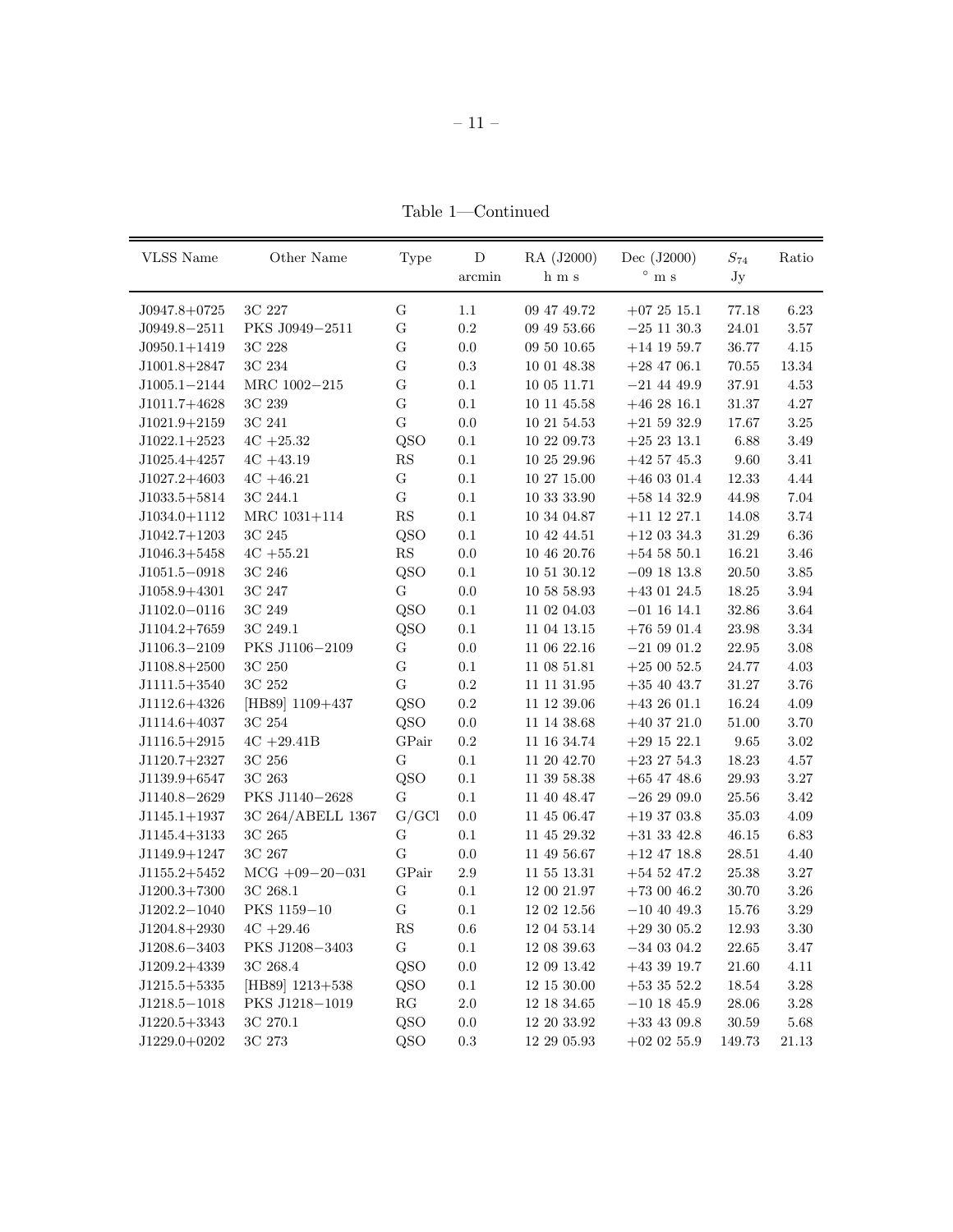Table 1—Continued

| VLSS Name        | Other Name      | Type           | D         | RA (J2000)  | Dec $(J2000)$   | $S_{74}$  | Ratio    |
|------------------|-----------------|----------------|-----------|-------------|-----------------|-----------|----------|
|                  |                 |                | arcmin    | h m s       | $^{\circ}$ m s  | Jy        |          |
| $J1230.8+1223$   | MESSIER 087     | G/GCl          | 0.3       | 12 30 48.62 | $+12\;23\;15.6$ | 1234.17   | 4.11     |
| $J1235.4 + 2120$ | 3C 274.1        | G              | $0.1\,$   | 12 35 26.40 | $+21\ 20\ 31.2$ | 29.11     | 6.61     |
| $J1235.6 - 2511$ | PKS J1235-2512  | QSO            | $\rm 0.3$ | 12 35 37.44 | $-25$ 11 60.0   | 24.69     | 3.04     |
| J1242.3-0446     | 3C 275          | G              | 0.0       | 12 42 19.65 | $-04$ 46 22.4   | 25.91     | 4.37     |
| $J1243.9+1622$   | 3C 275.1        | QSO            | 0.0       | 12 43 57.68 | $+16\;22\;50.6$ | 32.57     | 4.23     |
| $J1251.7+5034$   | 3C 277          | G              | 0.4       | 12 51 45.91 | $+503431.1$     | 15.13     | 3.21     |
| $J1252.1+5245$   | $4C + 52.26$    | RS             | 0.0       | 12 52 08.46 | $+52$ 45 28.0   | 14.43     | 3.45     |
| $J1253.5+1542$   | 3C 277.2        | GCI            | 0.0       | 12 53 32.94 | $+15$ 42 29.6   | 20.09     | 3.80     |
| $J1254.1+2737$   | Coma A          | $\mathbf G$    | 0.0       | 12 54 11.63 | $+273731.5$     | 16.15     | $3.09\,$ |
| $J1254.6 - 1233$ | <b>NGC 4783</b> | $\overline{G}$ | 0.2       | 12 54 37.39 | $-12\,33\,33.6$ | 56.36     | 4.36     |
| $J1256.1 - 0547$ | 3C 279          | QSO            | 0.0       | 12 56 11.28 | $-05$ 47 23.4   | 30.48     | 6.49     |
| $J1256.9+4720$   | 3C 280          | G              | 0.1       | 12 56 57.38 | $+472021.6$     | 51.56     | 3.11     |
| $J1300.5 + 4009$ | 3C 280.1        | QSO            | 0.1       | 13 00 32.88 | $+400909.5$     | 22.83     | 3.99     |
| $J1305.5+0855$   | $4C + 09.45$    | G              | 0.1       | 13 05 35.82 | $+08\;55\;15.0$ | 24.30     | 4.06     |
| $J1311.1+2727$   | 3C 284          | G/GCl          | 0.8       | 13 11 08.37 | $+27\;27\;55.5$ | 27.10     | 5.10     |
| $J1311.6 - 2216$ | 3C 283          | G              | 0.1       | 13 11 39.51 | $-22$ 16 43.0   | 58.20     | 7.49     |
| $J1321.3+1106$   | $4C + 11.45$    | QSO            | 0.1       | 13 21 19.25 | $+11$ 06 52.1   | 15.68     | 5.98     |
| $J1321.3+4235$   | 3C 285          | Grp            | $\rm 0.2$ | 13 21 18.40 | $+423504.7$     | 21.60     | 3.45     |
| $J1331.1+3030$   | 3C 286          | QSO            | 0.0       | 13 31 08.28 | $+30\,30\,32.6$ | 30.03     | 3.01     |
| $J1332.9+0200$   | 3C 287.1        | QSO            | 0.4       | 13 32 54.61 | $+02\ 00\ 52.5$ | 18.26     | 3.28     |
| $J1338.1 - 0627$ | $4C - 06.35$    | QSO            | 0.0       | 13 38 07.97 | $-06$ 27 08.4   | 32.89     | $3.30\,$ |
| $J1338.8+3851$   | 3C 288          | G              | 0.1       | 13 38 49.42 | $+38\;51\;12.1$ | 41.12     | 4.60     |
| $J1344.3+1409$   | $4C + 14.49$    | ${\rm RS}$     | 0.0       | 13 44 23.76 | $+140914.1$     | 11.30     | $3.15\,$ |
| J1345.4+4946     | 3C 289          | G              | 0.1       | 13 45 25.98 | $+494630.9$     | 26.19     | 4.24     |
| $J1347.0 - 0803$ | PKS J1347-0803  | G              | 0.0       | 13 47 01.56 | $-080323.8$     | 22.82     | 3.78     |
| $J1349.6 + 2107$ | 3C 291          | RS             | 0.1       | 13 49 39.16 | $+210727.8$     | 17.95     | 3.60     |
| $J1350.6 + 6430$ | 3C 292          | $\overline{G}$ | 0.8       | 13 50 39.29 | $+64$ 30 17.9   | 23.92     | 3.56     |
| $J1406.7+3411$   | 3C 294          | $\mathbf G$    | 0.0       | 14 06 44.22 | $+34\ 11\ 25.7$ | 30.80     | $3.92\,$ |
| $J1411.3+5212$   | 3C 295          | G/GCl          | $0.1\,$   | 14 11 20.30 | $+52$ 12 03.9   | 120.01    | 16.04    |
| $J1416.7+4802$   | $4C + 48.38$    | G              | 0.0       | 14 16 44.42 | $+480250.1$     | 13.63     | 4.03     |
| $J1419.1+0628$   | 3C 298          | QSO            | 0.0       | 14 19 08.33 | $+06\;28\;34.3$ | 99.38     | 7.94     |
| J1421.0+4144     | 3C 299          | G              | 0.0       | 14 21 05.61 | $+41\;44\;50.8$ | 24.76     | 4.48     |
| J1422.8-2727     | PKS J1422-2727  | QSO            | 0.1       | 14 22 49.56 | $-27\;27\;57.8$ | 40.21     | 3.74     |
| $J1426.0 + 3749$ | ABELL 1914      | GCl/halo       | 0.7       | 14 26 05.66 | $+37$ 49 03.9   | 18.57     | 3.63     |
| $J1427.6 - 1203$ | PKS J1427-1203  | QSO            | 0.0       | 14 27 38.11 | $-12$ 03 52.1   | 23.99     | 5.53     |
| $J1435.2 + 3140$ | $3C$ $301$      | RS             | 0.1       | 14 35 15.01 | $+31$ 40 51.6   | 12.35     | 3.38     |
| $J1443.0+5201$   | 3C 303/3C303C   | G/QSO          | 0.1/0.2   | 14 43 01.96 | $+52$ 01 37.1   | 23.04     | 3.93     |
| $J1446.5 - 0845$ | PKS 1443-085    | GPair          | 0.4       | 14 46 34.75 | $-08$ 45 46.6   | 12.19     | 3.06     |
| $J1449.3+6316$   | 3C 305          | G              | 0.1       | 14 49 22.27 | $+63$ 16 13.1   | $32.95\,$ | $3.55\,$ |
| $J1455.0 - 0420$ | 3C 306.1        | $\overline{G}$ | 0.1       | 14 55 01.89 | $-042059.0$     | 26.29     | $3.08\,$ |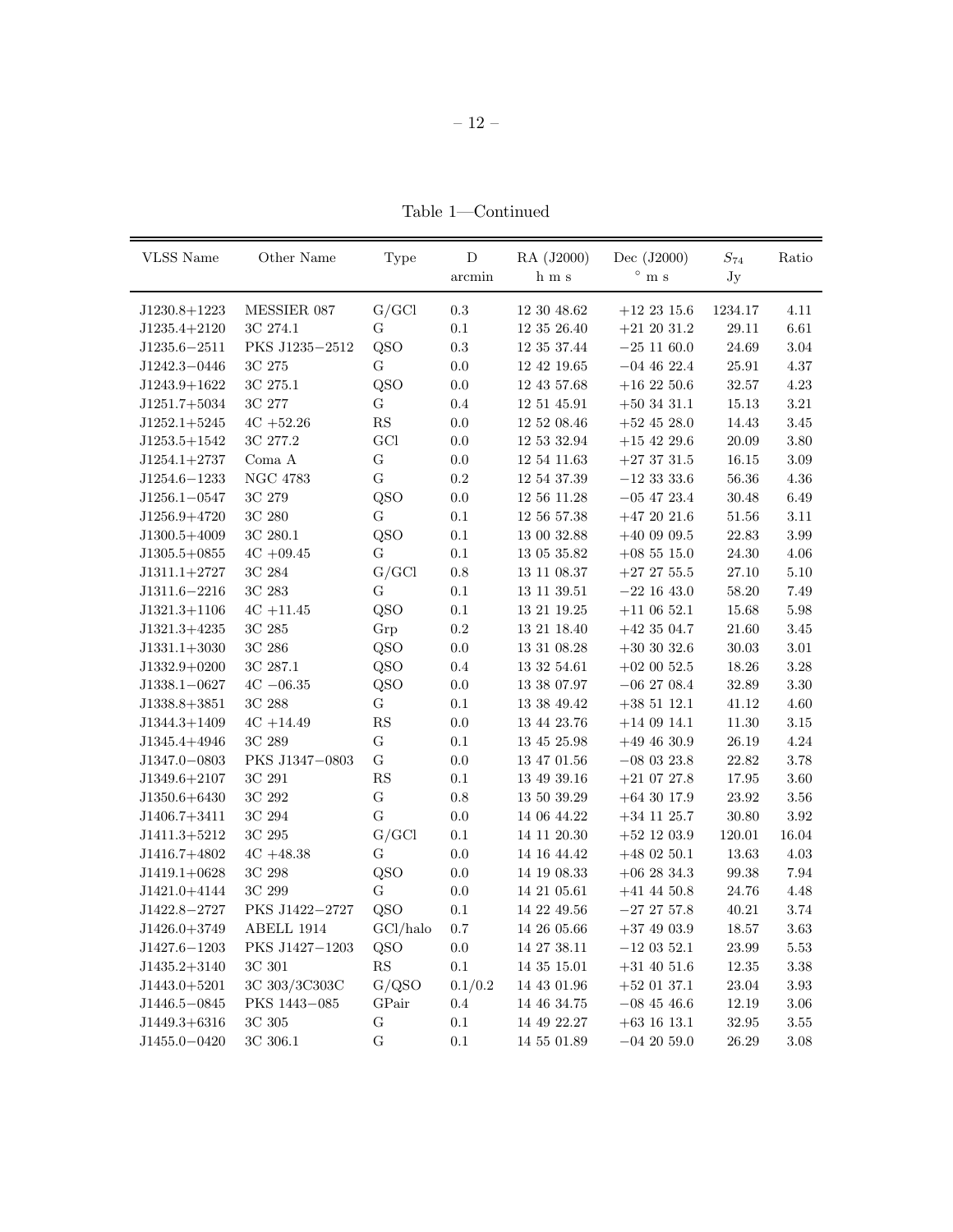Table  $1$  —Continued

| <b>VLSS</b> Name                   | Other Name          | Type                   | D         | RA (J2000)      | Dec (J2000)                | $S_{74}$  | Ratio     |
|------------------------------------|---------------------|------------------------|-----------|-----------------|----------------------------|-----------|-----------|
|                                    |                     |                        | arcmin    | h m s           | $^{\circ}$ m s             | Jy        |           |
|                                    | 3C 310              | G/GTrpl                | $0.5\,$   | 15 04 59.40     |                            | 128.97    | 8.98      |
| $J1504.9 + 2600$<br>$J1516.7+0701$ | 3C 317/A2052        | G/GCl                  | $0.1\,$   | 15 16 44.38     | $+260046.8$<br>$+070119.2$ | 121.21    | $3.02\,$  |
| $J1520.0 + 2016$                   | 3C 318              | QSO                    | $0.0\,$   | 15 20 05.53     | $+20$ 16 04.6              | $20.17\,$ | $3.68\,$  |
| $J1524.0+5428$                     | 3C 319              | $\mathbf G$            | 0.1       | 15 24 05.47     | $+542817.7$                | 36.83     | 3.96      |
| $J1531.8 + 2402$                   | $MG2$ J153151+2403  | ${\rm RS}$             | $0.1\,$   | $15\ 31\ 51.02$ | $+24$ 02 42.2              | 25.79     | 3.54      |
| $J1541.7+6015$                     | 3C 323              | $\mathbf G$            | 0.0       | 15 41 45.45     | $+60$ 15 36.3              | 20.76     | 3.19      |
| $J1548.2+4835$                     | $4C + 48.39$        | RS                     | $0.0\,$   | 15 48 14.61     | $+483502.7$                | 14.89     | 3.69      |
| $J1549.2+3047$                     | $4C + 30.29$        | ${\bf G}$              | 0.0       | 15 49 12.75     | $+30$ 47 13.1              | 13.98     | 3.80      |
| J1549.9+6241                       | 3C 325              | QSO                    | 0.0       | 15 49 58.19     | $+62$ 41 19.6              | 30.19     | 4.95      |
| $J1556.6+4257$                     | $4C + 43.35$        | G                      | 1.1       | 15 56 36.36     | $+42\;57\;11.9$            | 19.12     | 4.02      |
| $J1604.2+4423$                     | $4C + 44.27$        | RS                     | 0.1       | 16 04 12.19     | $+44$ 23 22.4              | 19.57     | $3.09\,$  |
| $J1605.0 - 1734$                   | PKS J1605-1734      | G                      | 0.1       | 16 05 02.27     | $-173419.0$                | 22.30     | 5.59      |
| $J1609.6+6556$                     | 3C 330              | $\overline{G}$         | 0.0       | 16 09 36.19     | $+655642.7$                | 52.76     | 3.45      |
| $J1612.3+2222$                     | 3C 331              | $\mathbf{R}\mathbf{S}$ | $0.0\,$   | 16 12 19.01     | $+22\;22\;15.1$            | 17.70     | 3.07      |
| $J1620.3+1736$                     | 3C 334              | QSO/GCl                | 0.1       | 16 20 21.68     | $+173628.1$                | 31.47     | 4.05      |
| $J1628.6 + 3933$                   | NGC 6166/ABELL 2199 | G/GCl                  | 0.1       | 16 28 38.21     | $+39302.2$                 | 111.99    | 22.24     |
| J1628.8+4419                       | 3C 337              | GCI                    | 0.0       | 16 28 52.93     | $+44$ 19 05.7              | 24.95     | 3.48      |
| $J1642.9+3948$                     | 3C 345              | QSO                    | $0.0\,$   | 16 42 58.97     | $+39$ 48 38.2              | 18.49     | 3.52      |
| $J1643.8+1715$                     | 3C 346              | GPair                  | 0.0       | 16 43 48.74     | $+17$ 15 51.4              | 20.58     | 4.35      |
| J1643.8-1526                       | PKS J1643-1526      | $\mathbf{RS}$          | 0.0       | 16 43 49.05     | $-152626.6$                | 16.46     | 3.53      |
| $J1646.0 - 2228$                   | PKS J1646-2227      | QSO                    | 0.1       | 16 46 05.18     | $-222801.2$                | 16.86     | 3.55      |
| $J1651.2+0459$                     | Hercules A          | $\mathbf G$            | $0.6\,$   | 16 51 12.19     | $+04\;59\;51.7$            | 1034.04   | $31.37\,$ |
| J1659.4+4702                       | 3C 349              | GTrpl                  | 0.1       | 16 59 29.33     | $+47$ 02 49.2              | 28.33     | 3.83      |
| $J1700.6 + 1448$                   | $4C + 14.68$        | $\mathbf{R}\mathbf{S}$ | 0.0       | 17 00 39.17     | $+14$ 48 38.4              | 16.50     | 4.05      |
| $J1704.7+6044$                     | 3C 351              | QSO                    | $\rm 0.3$ | 17 04 42.42     | $+60$ 44 44.4              | $23.35\,$ | 3.86      |
| $J1705.0 + 3840$                   | 3C 350              | $\mathbf{R}\mathbf{S}$ | $\rm 0.2$ | 17 05 03.53     | $+38$ 40 37.2              | 15.76     | 3.80      |
| J1710.7+4601                       | 3C 352              | $\mathbf{R}\mathbf{S}$ | 0.0       | 17 10 44.01     | $+46$ 01 27.2              | 24.70     | 4.84      |
| $J1720.1 - 0701$                   | PKS J1720-0701      | ${\rm RS}$             | 0.0       | 17 20 11.43     | $-070132.6$                | 17.67     | 4.07      |
| $J1720.5 - 0058$                   | 3C 353              | G                      | $0.8\,$   | $17\ 20\ 31.16$ | $-00$ 58 39.1              | 454.14    | 20.16     |
| $J1723.0+0718$                     | $4C + 07.45$        | $\mathbf{R}\mathbf{S}$ | 0.0       | $17\ 23\ 00.21$ | $+07$ 18 02.0              | 19.44     | 3.18      |
| $J1724.3+5057$                     | 3C 356              | ${\bf G}$              | $0.2\,$   | 17 24 19.67     | $+50$ 57 32.3              | 28.70     | 3.66      |
| J1724.9+4705                       | $4C + 47.46$        | G                      | 0.1       | 17 24 58.43     | $+47$ 05 $48.2$            | 11.44     | $3.27\,$  |
| J1725.2+4036                       | 3C 355              | RS                     | 0.1       | 17 25 16.11     | $+403635.6$                | 11.83     | 3.56      |
| J1728.3+3146                       | 3C 357              | ${\bf G}$              | 0.4       | 17 28 20.16     | $+31$ 46 02.3              | 16.58     | 3.32      |
| J1730.3+7949                       | $4C + 79.17$        | $\mathbf{R}\mathbf{S}$ | 0.0       | 17 30 21.91     | $+79\ 49\ 16.5$            | 18.00     | 3.83      |
| J1730.6-2128                       | KEPLER SNR          | ${\rm SNR}$            | 0.4       | 17 30 41.51     | $-212846.3$                | 87.99     | $28.62\,$ |
| $J1734.7+1600$                     | $4C + 16.49$        | QSO                    | $0.1\,$   | 17 34 42.70     | $+160034.4$                | 21.18     | 3.83      |
| J1747.2-1921                       | PMN J1747-1921      | RS                     | $\rm 0.3$ | 17 47 15.31     | $-19\ 21\ 13.7$            | 16.38     | 4.49      |
| $J1755.7+3742$                     | 3C 364              | QSO                    | 0.0       | 17 55 44.90     | $+37$ 42 40.5              | 11.09     | $3.20\,$  |
| J1802.8-0207                       | $4C - 02.75$        | $\mathbf{R}\mathbf{S}$ | 0.1       | 18 02 49.98     | $-020741.4$                | 13.94     | 3.52      |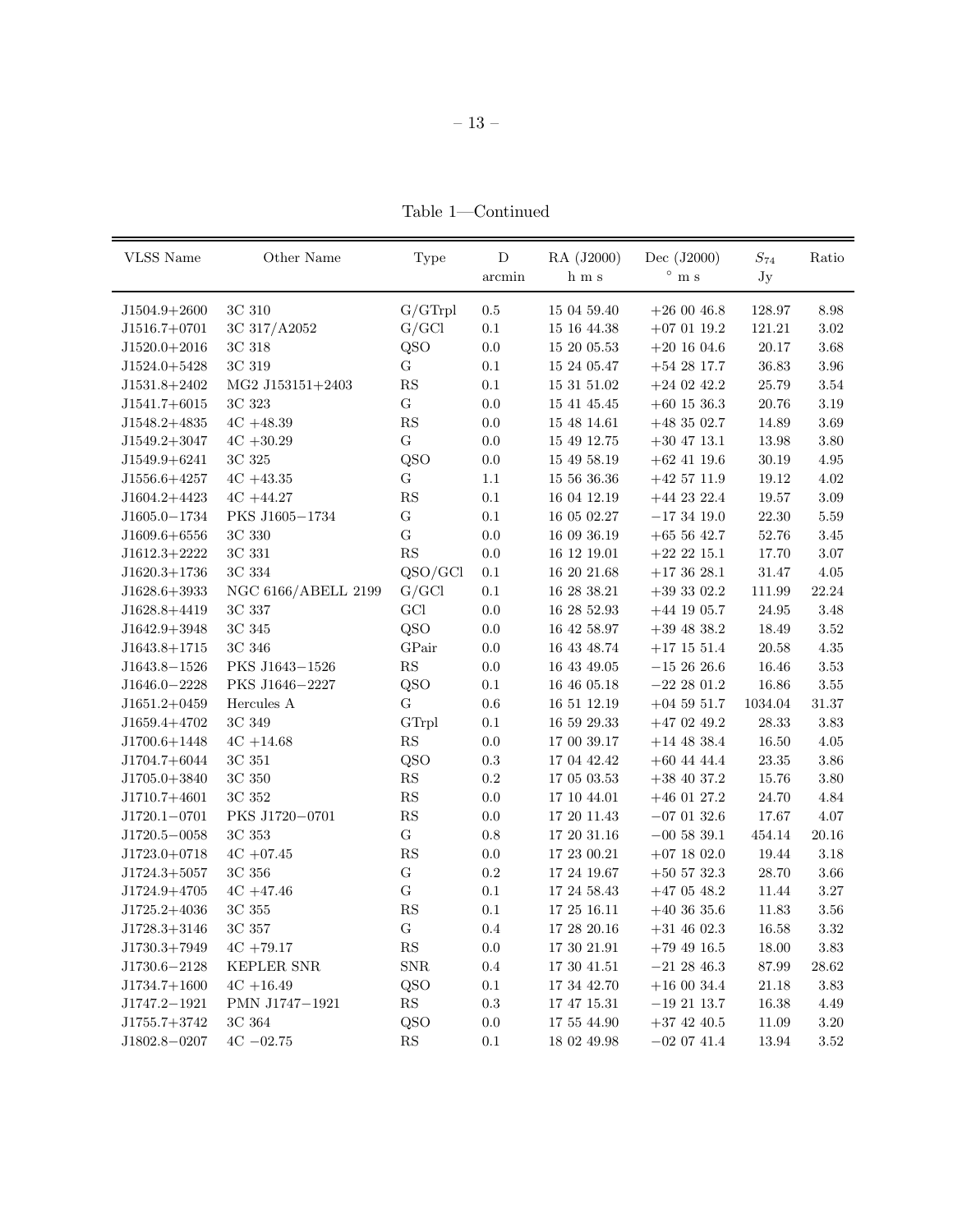Table 1—Continued

| <b>VLSS Name</b> | Other Name       | Type                   | D       | RA (J2000)  | Dec $(J2000)$   | $\mathcal{S}_{74}$ | Ratio    |
|------------------|------------------|------------------------|---------|-------------|-----------------|--------------------|----------|
|                  |                  |                        | arcmin  | h m s       | $^{\circ}$ m s  | Jy                 |          |
| $J1805.1 + 1101$ | 3C 368           | G                      | 0.0     | 18 05 06.37 | $+11$ 01 33.3   | 37.96              | 4.52     |
| J1807.8+4829     | $4C + 48.45$     | ${\bf G}$              | 0.0     | 18 07 48.75 | $+482923.0$     | 19.61              | $3.21\,$ |
| $J1812.5+2629$   | $4C + 26.55$     | G                      | 0.0     | 18 12 31.11 | $+262922.4$     | 16.99              | 3.13     |
| $J1824.5+5744$   | 3C 378           | $\mathbf{R}\mathbf{S}$ | 0.0     | 18 24 32.01 | $+57$ 44 43.5   | 16.85              | 3.36     |
| $J1827.3+0918$   | $4C + 09.60$     | RS                     | 0.1     | 18 27 22.46 | $+09$ 18 40.5   | 18.62              | 3.18     |
| J1829.5+4844     | 3C 380           | QSO                    | 0.0     | 18 29 31.85 | $+48$ 44 46.2   | 125.15             | 10.29    |
| $J1835.1+3242$   | 3C 382           | G                      | 1.1     | 18 35 06.96 | $+32$ 42 14.9   | 41.41              | 3.62     |
| $J1838.4+1711$   | 3C 386           | G                      | 0.1     | 18 38 26.11 | $+17$ 11 57.5   | 38.58              | 9.83     |
| $J1840.0 + 2402$ | $4C + 24.46$     | $\mathbf{R}\mathbf{S}$ | 0.0     | 18 40 02.80 | $+24$ 02 29.6   | 13.42              | 3.35     |
| $J1842.5+7945$   | 3C 390.3         | G                      | $1.2\,$ | 18 42 30.58 | $+79$ 45 34.0   | 83.54              | 16.68    |
| $J1844.0+4533$   | 3C 388           | G/GCl                  | 0.1     | 18 44 02.64 | $+453334.8$     | 39.12              | 4.88     |
| $J1845.6+0953$   | 3C 390           | RS                     | 0.0     | 18 45 37.64 | $+095344.0$     | 44.23              | 4.45     |
| $J1859.3+1259$   | 3C 394           | ${\bf G}$              | 0.0     | 18 59 23.44 | $+125910.8$     | 30.31              | 3.66     |
| $J1906.3+2808$   | $4C + 28.47$     | RS                     | $0.1\,$ | 19 06 19.38 | $+28$ 08 45.2   | 7.35               | 4.14     |
| $J1907.4+0708$   | 3C 397           | $\mathbf{R}\mathbf{S}$ | 0.8     | 19 07 29.81 | $+07$ 08 47.7   | 53.81              | 4.10     |
| $J1911.2+0905$   | W049B            | SNR                    | 1.8     | 19 11 12.52 | $+09$ 05 48.6   | 52.37              | 3.76     |
| $J1914.3+4350$   | TXS 1912+437     | RS                     | 0.0     | 19 14 22.92 | $+435029.2$     | 6.01               | 4.37     |
| $J1915.9 + 3019$ | 3C 399.1         | $\mathbf{R}\mathbf{S}$ | 0.1     | 19 15 56.82 | $+30$ 19 57.0   | 18.68              | $3.38\,$ |
| $J1918.1 - 0153$ | $4C - 01.47$     | RS                     | 0.3     | 19 18 11.15 | $-01$ 53 37.2   | 8.14               | 3.16     |
| $J1923.4+2237$   | $4C + 22.54$     | $\mathbf{R}\mathbf{S}$ | 0.1     | 19 23 28.78 | $+22$ 37 34.2   | 10.49              | 4.02     |
| $J1929.3+0958$   | $4C + 09.65$     | ${\rm RS}$             | 0.1     | 19 29 22.36 | $+09\,58\,13.1$ | 12.67              | $3.26\,$ |
| $J1931.5 - 1405$ | PMN J1931-1406   | $\mathbf{R}\mathbf{S}$ | 0.1     | 19 31 35.73 | $-140554.3$     | 13.85              | 4.84     |
| $J1933.8+4719$   | $4C + 47.52$     | $\mathbf{R}\mathbf{S}$ | 0.1     | 19 33 48.80 | $+47$ 19 13.8   | 6.68               | 3.03     |
| $J1934.6+3224$   | $4C + 32.60$     | $\mathbf{R}\mathbf{S}$ | 0.0     | 19 34 38.55 | $+32$ 24 48.5   | 7.96               | 4.87     |
| $J1935.7+0556$   | $4C + 05.75$     | $\mathbf{R}\mathbf{S}$ | $0.0\,$ | 19 35 45.23 | $+055644.1$     | 7.97               | 3.06     |
| J1936.8-0022     | $4C - 00.75$     | RS                     | $0.2\,$ | 19 36 53.76 | $-00$ 22 07.1   | 11.99              | 3.28     |
| $J1939.6+2135$   | 4C 21.53         | $\mathbf{R}\mathbf{S}$ | 1.2     | 19 39 38.91 | $+213502.0$     | 14.68              | 3.73     |
| $J1940.4 + 6041$ | 3C 401           | G                      | 0.0     | 19 40 25.26 | $+60$ 41 33.2   | 32.35              | 7.77     |
| $J1941.9+1026$   | $4C + 10.58$     | RS                     | 0.0     | 19 41 56.02 | $+102650.0$     | 22.36              | 4.15     |
| $J1952.2+0230$   | 3C 403           | ${\bf G}$              | 0.1     | 19 52 15.48 | $+02$ 30 31.0   | 47.65              | 4.95     |
| $J1952.8+2526$   | $4C + 25.55$     | RS                     | 0.0     | 19 52 48.24 | $+252652.6$     | 17.08              | $3.53\,$ |
| $J1956.1 - 0737$ | 3C 404           | ${\bf G}$              | 0.1     | 19 56 10.89 | $-073703.1$     | 17.22              | 4.86     |
| $J1959.4 + 4044$ | Cygnus A         | G/GCl                  | 0.3     | 19 59 26.91 | $+40$ 44 09.1   | 16598.13           | 36335.79 |
| $J2012.8+4708$   | MG4 J201248+4708 | $\mathbf{R}\mathbf{S}$ | 0.2     | 20 12 53.61 | $+47$ 08 20.9   | 6.31               | 3.38     |
| $J2014.4+2334$   | 3C 409           | RS                     | 0.0     | 20 14 27.55 | $+23$ 34 54.4   | 152.95             | 17.33    |
| $J2017.2+3345$   | $4C + 33.50$     | $\mathbf{R}\mathbf{S}$ | 0.1     | 20 17 12.96 | $+33$ 45 53.1   | 10.25              | $3.09\,$ |
| $J2020.1+2942$   | 3C 410           | G                      | 0.1     | 20 20 06.37 | $+29$ 42 11.9   | 68.87              | 14.11    |
| $J2022.1+1001$   | 3C 411           | G                      | 0.0     | 20 22 08.53 | $+10$ 01 11.2   | 30.65              | 3.10     |
| $J2032.7+5345$   | 3C 415.2         | $_{\rm RS}$            | 0.0     | 20 32 46.18 | $+53$ 45 50.0   | 21.36              | 3.14     |
| $J2032.8+2552$   | 3C 414           | RS                     | 0.1     | 20 32 50.30 | $+255220.3$     | 13.02              | 5.39     |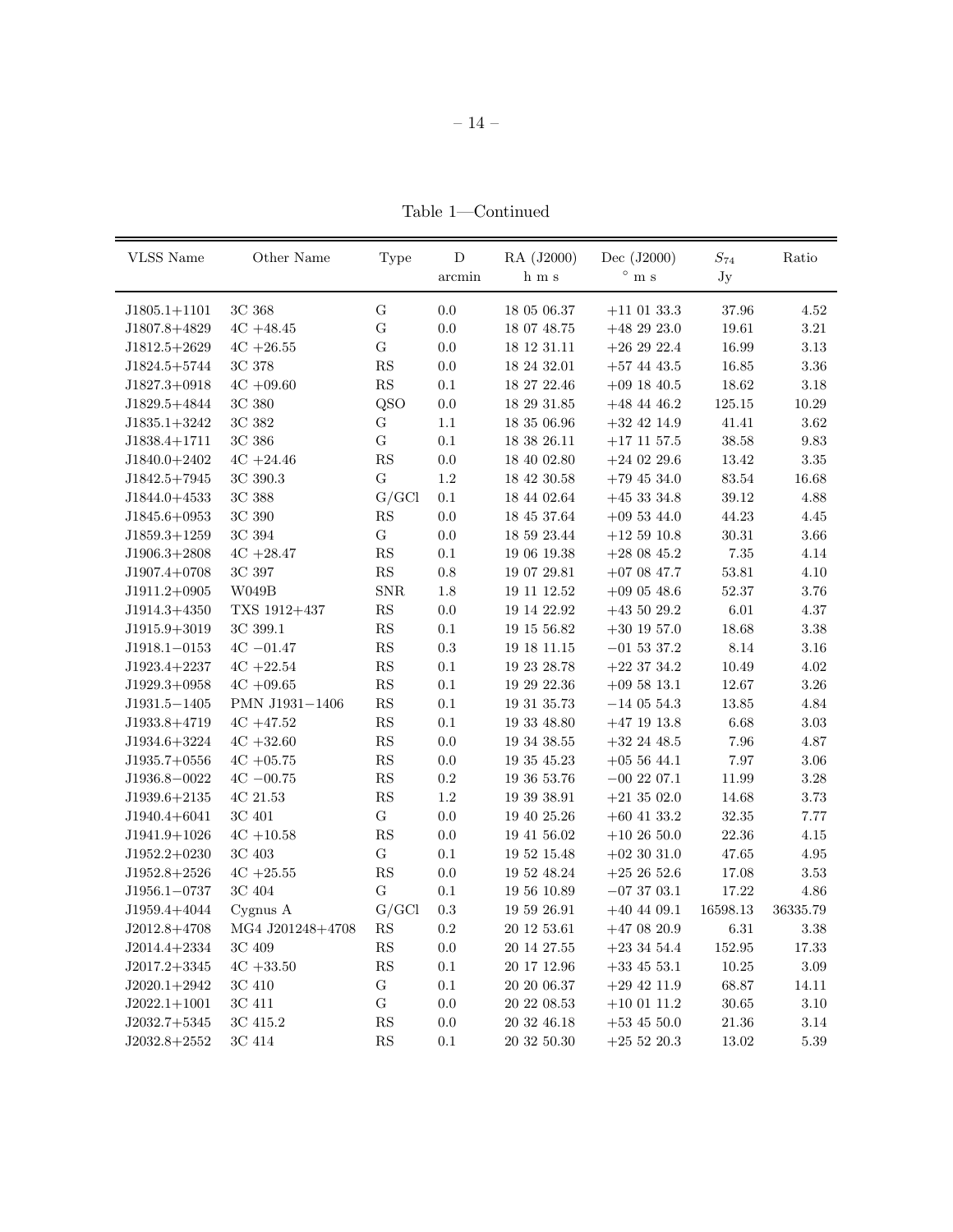Table  $1$  —Continued

| <b>VLSS</b> Name | Other Name           | Type                   | $\mathbf D$  | RA (J2000)      | Dec (J2000)     | $S_{74}$   | Ratio     |
|------------------|----------------------|------------------------|--------------|-----------------|-----------------|------------|-----------|
|                  |                      |                        | $\rm arcmin$ | h m s           | $^{\circ}$ m s  | Jy         |           |
| $J2041.4+2448$   | 3C 419               | $\mathbf{RS}$          | 1.2          | 20 41 29.77     | $+24$ 48 25.3   | 6.99       | 3.97      |
| $J2044.6 + 4037$ | 7C 2042+4027         | $\mathbf{RS}$          | $\rm 0.2$    | 20 44 41.78     | $+40$ 37 45.5   | 4.26       | 3.50      |
| $J2047.1 - 0236$ | 3C 422               | QSO                    | $0.1\,$      | 20 47 10.52     | $-023620.1$     | $14.23\,$  | $3.00\,$  |
| $J2048.1+0701$   | 3C 424               | ${\bf G}$              | 0.0          | 20 48 12.00     | $+07$ 01 14.6   | 29.26      | 3.62      |
| $J2053.2+2613$   | $4C + 26.58$         | RS                     | $0.5\,$      | 20 53 17.43     | $+26$ 13 23.6   | 7.33       | 3.28      |
| $J2057.0 + 3105$ | $4C + 30.41$         | RS?                    | 0.0          | 20 57 05.98     | $+31$ 05 05.8   | 5.78       | 3.51      |
| $J2104.1+7633$   | 3C 427.1             | ${\bf G}$              | 0.1          | 21 04 07.48     | $+76$ 33 10.1   | $54.92\,$  | $5.13\,$  |
| $J2107.4 - 2525$ | NGC 7018/ABELL 3744  | G/GTrpl                | $\rm 0.2$    | 21 07 24.44     | $-252545.8$     | 79.34      | 7.39      |
| $J2116.6 - 2055$ | PKS J2116-2055       | G                      | $0.1\,$      | $21\ 16\ 36.20$ | $-20\,55\,49.6$ | 32.86      | 8.71      |
| $J2118.1 - 3019$ | PKS J2118-3019       | QSO                    | $\rm 0.2$    | 21 18 10.34     | $-30$ 19 21.0   | 26.76      | 4.09      |
| $J2118.3+6048$   | 3C 430               | G                      | $0.1\,$      | 21 18 18.78     | $+60$ 48 12.7   | 71.82      | $5.05\,$  |
| $J2118.8+4936$   | 3C 431               | $\mathbf{R}\mathbf{S}$ | $0.0\,$      | 21 18 52.40     | $+493659.9$     | 51.91      | $3.08\,$  |
| $J2123.0 - 1627$ | PKS J2123-1627       | G                      | 0.0          | 21 23 01.65     | $-16$ 27 57.9   | 25.03      | $3.92\,$  |
| $J2123.7+2504$   | 3C 433               | G/GPair                | $0.1\,$      | 21 23 44.69     | $+250416.0$     | $112.31\,$ | $14.39\,$ |
| $J2129.0+0732$   | 3C 435B              | $\mathbf G$            | $0.1\,$      | 21 29 05.98     | $+073252.8$     | 23.52      | 4.10      |
| $J2129.0+4553$   | $4C + 45.44$         | $\mathbf{R}\mathbf{S}$ | $0.1\,$      | 21 29 00.68     | $+45$ 53 04.0   | 18.10      | 3.42      |
| $J2131.3 - 3121$ | PKS J2131-3121       | QSO                    | $0.1\,$      | 21 31 23.13     | $-31$ 21 15.6   | 17.16      | 4.17      |
| $J2132.8+1257$   | $4C + 12.73$         | G                      | 0.1          | 21 32 53.19     | $+12\;57\;53.4$ | 13.54      | $3.07\,$  |
| J2137.7-1432     | PKS J2137-1432       | QSO                    | 0.3          | 21 37 44.08     | $-14$ 32 53.0   | 40.31      | 6.59      |
| $J2144.1+2810$   | 3C 436               | G                      | 0.0          | 21 44 11.84     | $+28$ 10 19.2   | 44.56      | 7.90      |
| $J2155.8 + 3800$ | 3C 438               | G                      | 0.0          | 21 55 52.40     | $+380027.2$     | 88.65      | 10.57     |
| $J2156.8 - 0125$ | $4C - 01.57$         | RS                     | $0.1\,$      | 21 56 48.88     | $-012548.9$     | $16.25\,$  | 3.81      |
| $J2203.3+6240$   | 3C 440               | RS                     | 0.0          | 22 03 21.28     | $+62$ 40 33.4   | 24.24      | $3.33\,$  |
| $J2206.0+2929$   | 3C 441               | G                      | 0.1          | 22 06 05.20     | $+292921.8$     | 27.18      | $3.26\,$  |
| $J2214.4 - 1701$ | 3C 444/ABELL 3847    | RS/GCl                 | 1.4          | 22 14 25.66     | $-170141.2$     | 163.66     | 14.47     |
| $J2225.7 - 0457$ | 3C 446               | QSO                    | $0.1\,$      | 22 25 47.40     | $-04$ 57 03.7   | 25.44      | 3.50      |
| $J2231.3+5409$   | $4C + 53.50$         | $\mathbf{RS}$          | 0.1          | 22 31 18.24     | $+54$ 09 41.5   | 18.58      | 6.98      |
| $J2245.8 + 3941$ | 3C 452               | G                      | $0.9\,$      | 22 45 53.18     | $+39$ 41 32.1   | 129.60     | 15.45     |
| $J2250.7+0702$   | $4C + 06.75$         | GPair                  | 0.1          | 22 50 46.69     | $+070201.9$     | 6.95       | 3.59      |
| $J2312.0+1844$   | 3C 457               | $\mathbf G$            | 1.2          | 23 12 04.83     | $+18$ 44 37.7   | 25.69      | 3.32      |
| $J2316.5+0405$   | $3\mathrm{C}$ $459$  | G/HCG                  | $2.0\,$      | 23 16 35.27     | $+04$ 05 18.1   | 57.96      | 3.90      |
| $J2321.4+2346$   | 3C 460               | G                      | 0.0          | 23 21 28.56     | $+23$ 46 46.6   | 16.05      | 3.54      |
| $J2323.2+5850$   | $\mathrm{Cas}\;A$    | ${\rm SNR}$            | $2.6\,$      | 23 23 12.88     | $+585040.7$     | 18741.55   | 512.97    |
| $J2325.3 - 1207$ | PKS J2325-1207/A2597 | G/GCl                  | 0.0          | 23 25 19.83     | $-120725.4$     | 28.51      | 3.76      |
| $J2326.9 + 4048$ | 3C 462               | ${\bf G}$              | 0.0          | 23 26 55.91     | $+40$ 48 08.9   | 14.63      | $3.03\,$  |
| $J2326.9 - 0202$ | PKS J2326-0202       | G                      | $0.1\,$      | 23 26 54.28     | $-02$ 02 15.2   | 19.61      | 3.14      |
| $J2336.4 + 2108$ | 3C464/ABELL 2626     | G/GCl/MH               | $\rm 0.2$    | 23 36 29.33     | $+21\ 08\ 41.8$ | 28.01      | 4.11      |
| $J2350.8 - 2457$ | PKS J2350-2457       | QSO                    | $0.1\,$      | $23\ 50\ 50.13$ | $-24\,57\,04.3$ | 22.32      | 3.06      |
| $J2350.9 + 6440$ | 3C 468.1             | $\mathbf{RS}$          | 0.1          | 23 50 54.90     | $+64$ 40 15.0   | 41.01      | $4.23\,$  |
| $J2355.4+7955$   | 3C 469.1             | G                      | 0.1          | 23 55 24.00     | $+79515.0$      | 25.12      | 4.35      |